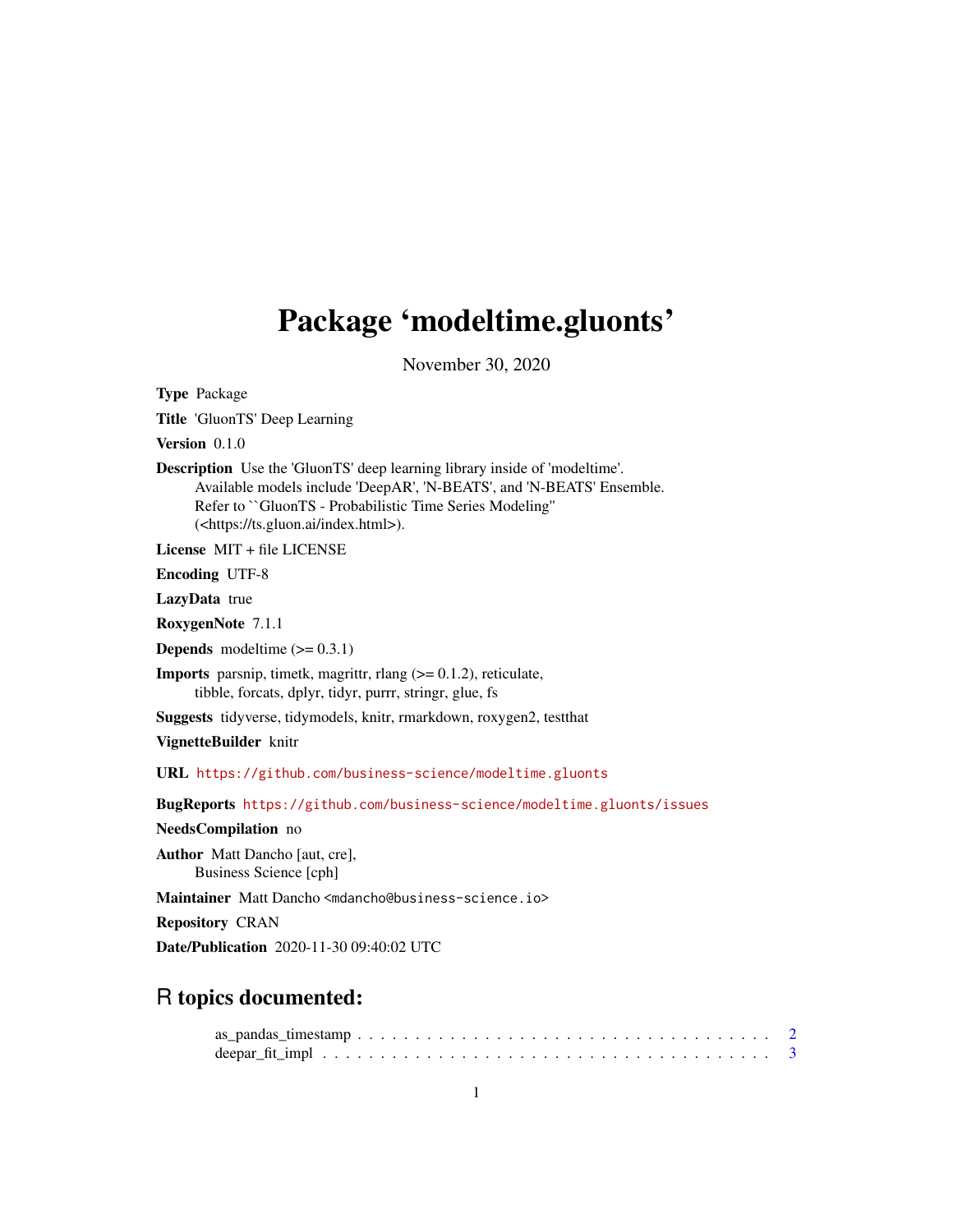<span id="page-1-0"></span>

|       | deepar_predict_impl $\dots \dots \dots \dots \dots \dots \dots \dots \dots \dots \dots \dots \dots \dots \dots \dots$ |  |
|-------|-----------------------------------------------------------------------------------------------------------------------|--|
|       |                                                                                                                       |  |
|       |                                                                                                                       |  |
|       |                                                                                                                       |  |
|       |                                                                                                                       |  |
|       |                                                                                                                       |  |
|       |                                                                                                                       |  |
|       |                                                                                                                       |  |
|       |                                                                                                                       |  |
|       |                                                                                                                       |  |
|       |                                                                                                                       |  |
| Index |                                                                                                                       |  |

as\_pandas\_timestamp *Convert R Date or POSIXt to Pandas Timestamp*

#### Description

Convert R Date or POSIXt to Pandas Timestamp

#### Usage

```
as_pandas_timestamp(x, ..., pass_time_zone = FALSE)
```
### Arguments

|   | A Date or Date Time                                                                                                                                  |
|---|------------------------------------------------------------------------------------------------------------------------------------------------------|
| . | Additional parameters passed to Pandas Timestamp                                                                                                     |
|   | pass_time_zone Whether or not to include the time zone in the conversion to Pandas. GluonTS<br>does not work with Pandas Time Zones. Default: FALSE. |

#### Examples

```
dt <- as.Date("2011-01-01")
as_pandas_timestamp(dt)
dt_time <- as.POSIXct("2011-01-01 12:43:01", tz = "GMT")
as_pandas_timestamp(dt_time, pass_time_zone = TRUE)
```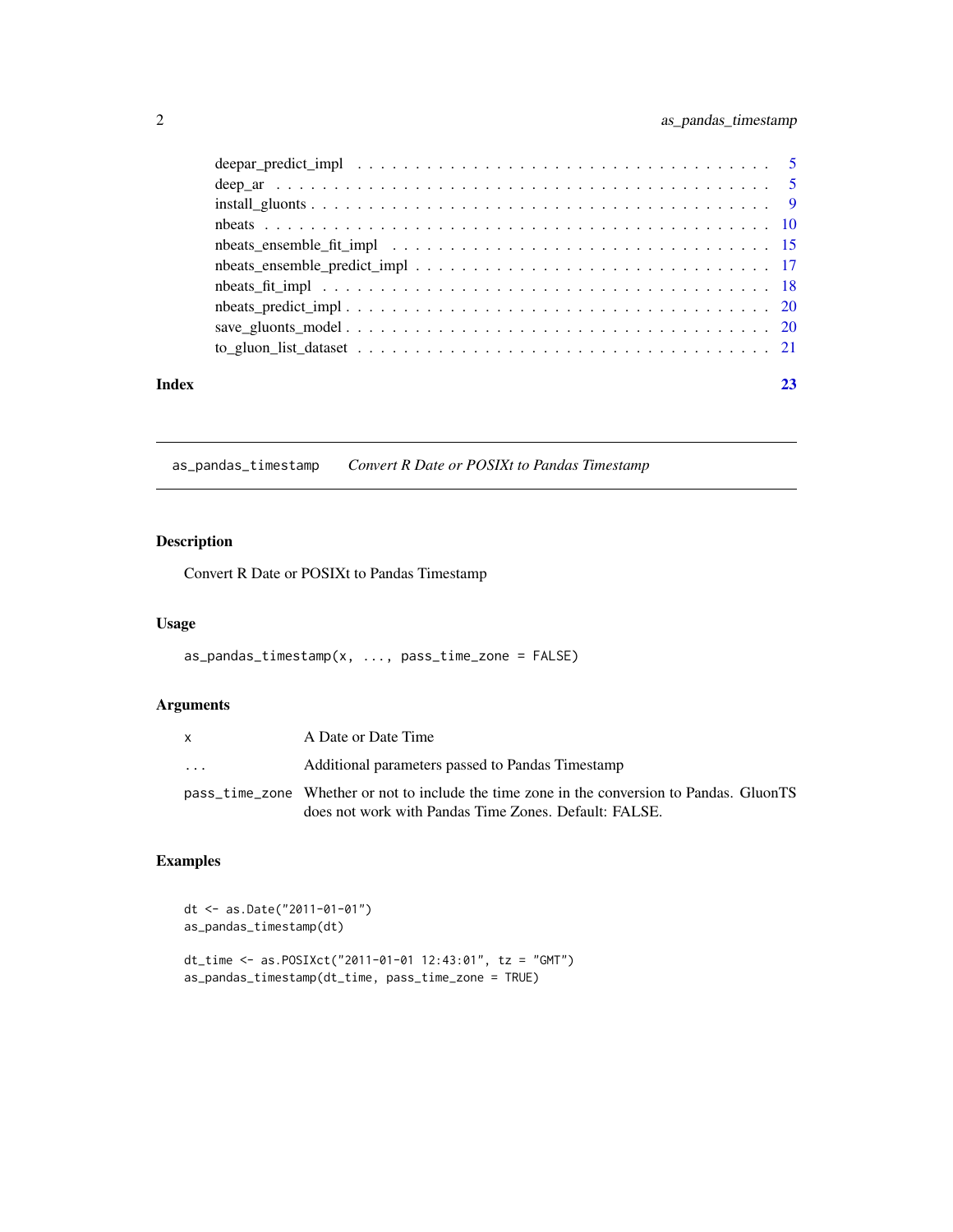<span id="page-2-0"></span>

#### Description

GluonTS DeepAR Modeling Function (Bridge)

#### Usage

```
deepar_fit_impl(
 x,
 y,
  freq,
  prediction_length,
  id,
  epochs = 5,
 batch_size = 32,num_batches_per_epoch = 50,
  learning_rate = 0.001,learning_rate_decay_factor = 0.5,
  patience = 10,
 minimum_learning_rate = 5e-05,
 clip_gradient = 10,
 weight_decay = 1e-08,
  init = "xavier",
  ctx = NULL,hybridize = TRUE,
  context_length = NULL,
  num_layers = 2,
 num_cells = 40,
  cell_type = "lstm",
  droput_rate = 0.1,use_feat_dynamic_real = FALSE,
  use_feat_static_cat = FALSE,
  use_feat_static_real = FALSE,
  cardinality = NULL,
  embedding_dimension = NULL,
  distr_output = "default",
  scaling = TRUE,
  lags_seq = NULL,
  time_features = NULL,
 num_parallel_samples = 100
)
```
#### Arguments

x A dataframe of xreg (exogenous regressors)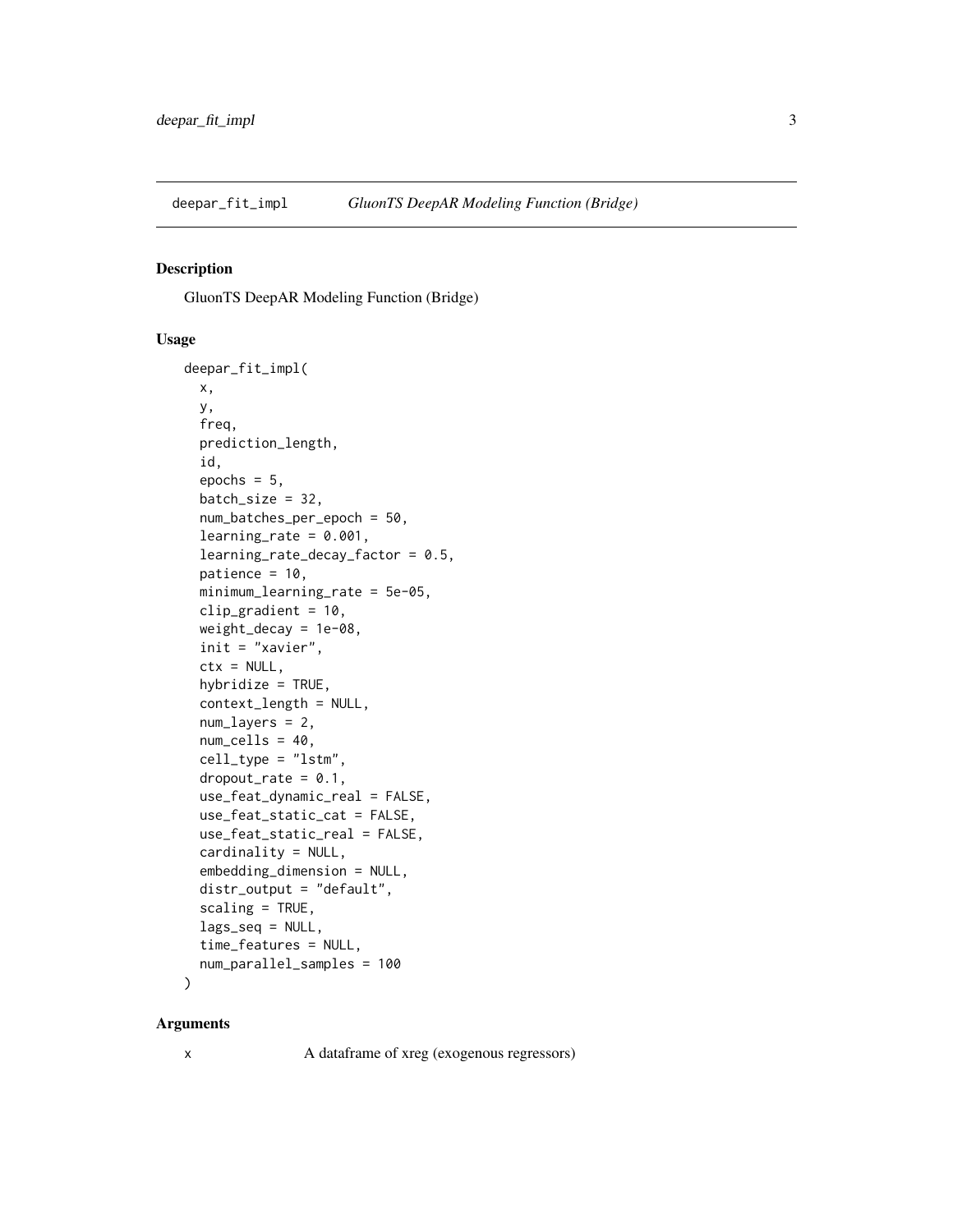| У                          | A numeric vector of values to fit                                                                                                                      |
|----------------------------|--------------------------------------------------------------------------------------------------------------------------------------------------------|
| freq                       | A pandas timeseries frequency such as "5min" for 5-minutes or "D" for daily.<br>Refer to Pandas Offset Aliases.                                        |
| prediction_length          |                                                                                                                                                        |
|                            | Numeric value indicating the length of the prediction horizon                                                                                          |
| id                         | A quoted column name that tracks the GluonTS FieldName "item_id"                                                                                       |
| epochs                     | Number of epochs that the network will train (default: 5).                                                                                             |
| batch size                 | Number of examples in each batch (default: 32).                                                                                                        |
| num_batches_per_epoch      |                                                                                                                                                        |
|                            | Number of batches at each epoch (default: 50).                                                                                                         |
| learning_rate              | Initial learning rate (default: 10-3).                                                                                                                 |
| learning_rate_decay_factor |                                                                                                                                                        |
|                            | Factor (between 0 and 1) by which to decrease the learning rate (default: 0.5).                                                                        |
| patience                   | The patience to observe before reducing the learning rate, nonnegative integer<br>(default: 10).                                                       |
| minimum_learning_rate      |                                                                                                                                                        |
|                            | Lower bound for the learning rate (default: $5x10-5$ ).                                                                                                |
| clip_gradient              | Maximum value of gradient. The gradient is clipped if it is too large (default:<br>$10$ ).                                                             |
| weight_decay               | The weight decay (or L2 regularization) coefficient. Modifies objective by adding<br>a penalty for having large weights (default 10-8).                |
| init                       | Initializer of the weights of the network (default: "xavier").                                                                                         |
| ctx                        | The mxnet CPU/GPU context. Refer to using CPU/GPU in the mxnet documen-<br>tation. (default: NULL, uses CPU)                                           |
| hybridize                  | Increases efficiency by using symbolic programming. (default: TRUE)                                                                                    |
|                            | context_length Number of steps to unroll the RNN for before computing predictions (default:<br>NULL, in which case context_length = prediction_length) |
| num_layers                 | Number of RNN layers (default: 2)                                                                                                                      |
| num_cells                  | Number of RNN cells for each layer (default: 40)                                                                                                       |
| cell_type                  | Type of recurrent cells to use (available: 'lstm' or 'gru'; default: 'lstm')                                                                           |
| dropout_rate               | Dropout regularization parameter (default: 0.1)                                                                                                        |
| use_feat_dynamic_real      |                                                                                                                                                        |
|                            | Whether to use the 'feat_dynamic_real' field from the data (default: FALSE)                                                                            |
| use_feat_static_cat        |                                                                                                                                                        |
|                            | Whether to use the feat_static_cat field from the data (default: FALSE)                                                                                |
| use_feat_static_real       | Whether to use the feat_static_real field from the data (default: FALSE)                                                                               |
|                            |                                                                                                                                                        |
| cardinality                | Number of values of each categorical feature. This must be set if use_feat_static_cat<br>== TRUE (default: NULL)                                       |
| embedding_dimension        |                                                                                                                                                        |
|                            | Dimension of the embeddings for categorical features (default: $min(50, (cat+1)/2)$ )<br>for cat in cardinality)                                       |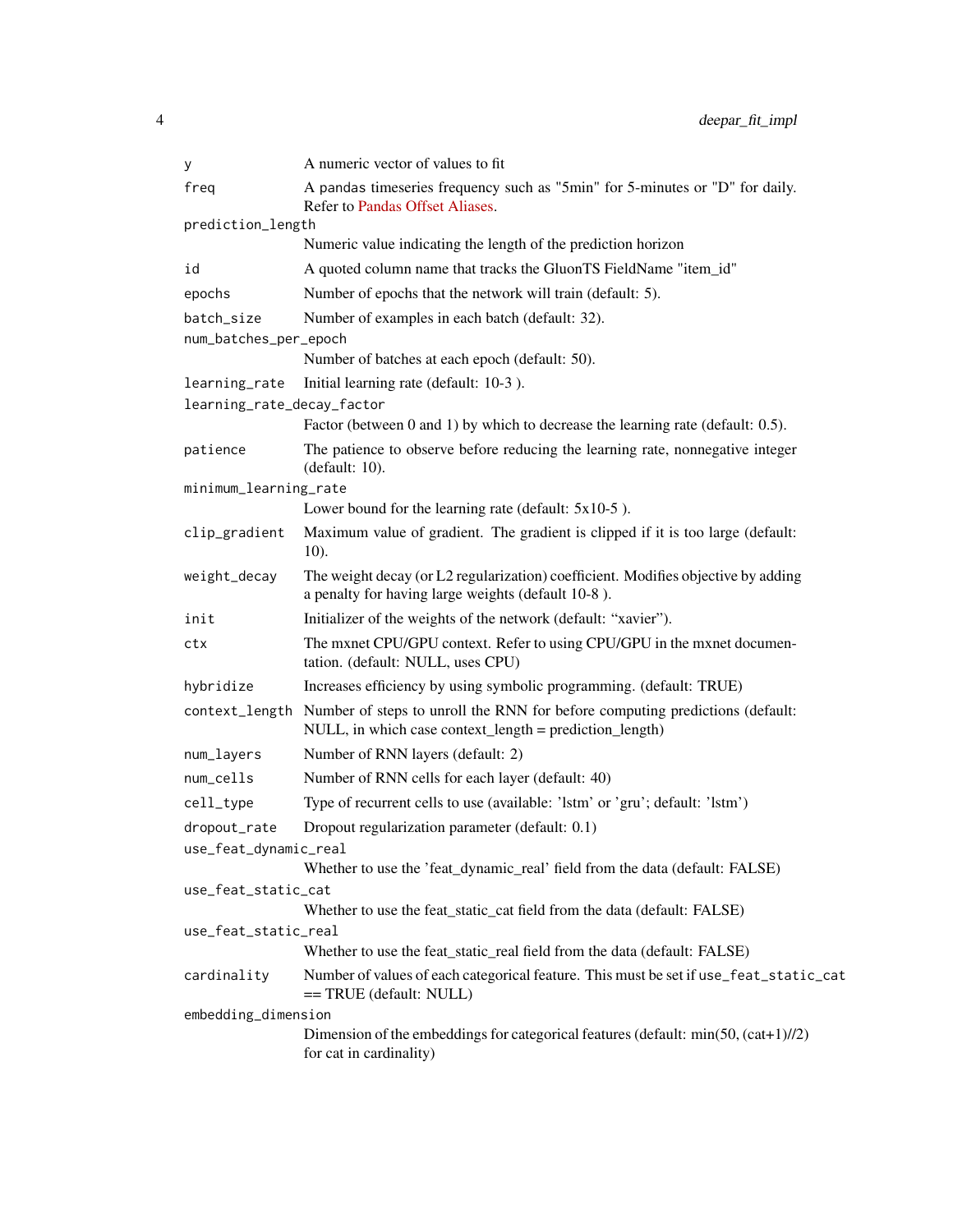<span id="page-4-0"></span>

| distr_output                                                                                                                                                                                       | Distribution to use to evaluate observations and sample predictions (default: Stu-<br>dentTOutput()                                                |
|----------------------------------------------------------------------------------------------------------------------------------------------------------------------------------------------------|----------------------------------------------------------------------------------------------------------------------------------------------------|
| scaling                                                                                                                                                                                            | Whether to automatically scale the target values (default: TRUE)                                                                                   |
| lags_seq                                                                                                                                                                                           | Indices of the lagged target values to use as inputs of the RNN (default: NULL,<br>in which case these are automatically determined based on freq. |
| time_features                                                                                                                                                                                      | Time features to use as inputs of the RNN (default: None, in which case these<br>are automatically determined based on freq.                       |
| num_parallel_samples<br>Number of evaluation samples per time series to increase parallelism during<br>inference. This is a model optimization that does not affect the accuracy (default:<br>100) |                                                                                                                                                    |

deepar\_predict\_impl *Bridge prediction Function for DeepAR Models*

#### Description

Bridge prediction Function for DeepAR Models

#### Usage

```
deepar_predict_impl(object, new_data)
```
#### Arguments

| object   | An object of class model_fit                     |
|----------|--------------------------------------------------|
| new_data | A rectangular data object, such as a data frame. |

deep\_ar *General Interface for DeepAR Time Series Models*

#### Description

deep\_ar() is a way to generate a *specification* of a DeepAR model before fitting and allows the model to be created using different packages. Currently the only package is gluonts.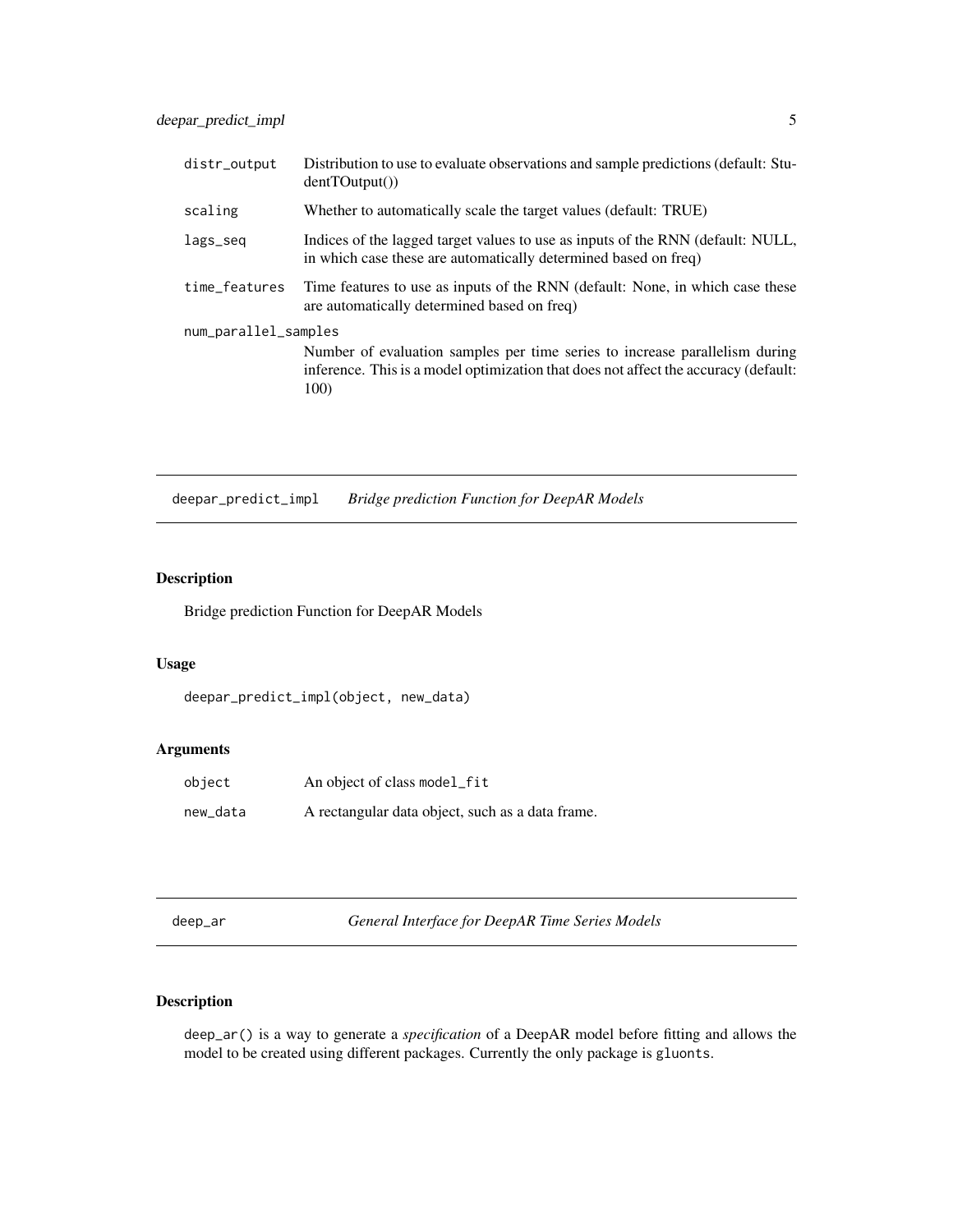#### Usage

```
deep_ar(
 mode = "regression",
  id,
  freq,
 prediction_length,
  lookback_length = NULL,
  cell_type = NULL,
  num_layers = NULL,
 num_cells = NULL,
  dropout = NULL,
  epochs = NULL,
 batch_size = NULL,
  num_batches_per_epoch = NULL,
  learn_rate = NULL,
  learn_rate_decay_factor = NULL,
  learn_rate_min = NULL,
 patience = NULL,
 clip_gradient = NULL,
 penalty = NULL
\mathcal{L}
```

| mode                    | A single character string for the type of model. The only possible value for this<br>model is "regression".                                |
|-------------------------|--------------------------------------------------------------------------------------------------------------------------------------------|
| id                      | A quoted column name that tracks the GluonTS FieldName "item_id"                                                                           |
| freq                    | A pandas timeseries frequency such as "5min" for 5-minutes or "D" for daily.<br>Refer to Pandas Offset Aliases.                            |
| prediction_length       |                                                                                                                                            |
|                         | Numeric value indicating the length of the prediction horizon                                                                              |
| lookback_length         |                                                                                                                                            |
|                         | Number of steps to unroll the RNN for before computing predictions (default:<br>$NULL$ , in which case context_length = prediction_length) |
| cell_type               | Type of recurrent cells to use (available: 'lstm' or 'gru'; default: 'lstm')                                                               |
| num_layers              | Number of RNN layers (default: 2)                                                                                                          |
| num_cells               | Number of RNN cells for each layer (default: 40)                                                                                           |
| dropout                 | Dropout regularization parameter (default: 0.1)                                                                                            |
| epochs                  | Number of epochs that the network will train (default: 5).                                                                                 |
| batch_size              | Number of examples in each batch (default: 32).                                                                                            |
| num_batches_per_epoch   |                                                                                                                                            |
|                         | Number of batches at each epoch (default: 50).                                                                                             |
| learn_rate              | Initial learning rate (default: 10-3).                                                                                                     |
| learn_rate_decay_factor |                                                                                                                                            |
|                         | Factor (between 0 and 1) by which to decrease the learning rate (default: 0.5).                                                            |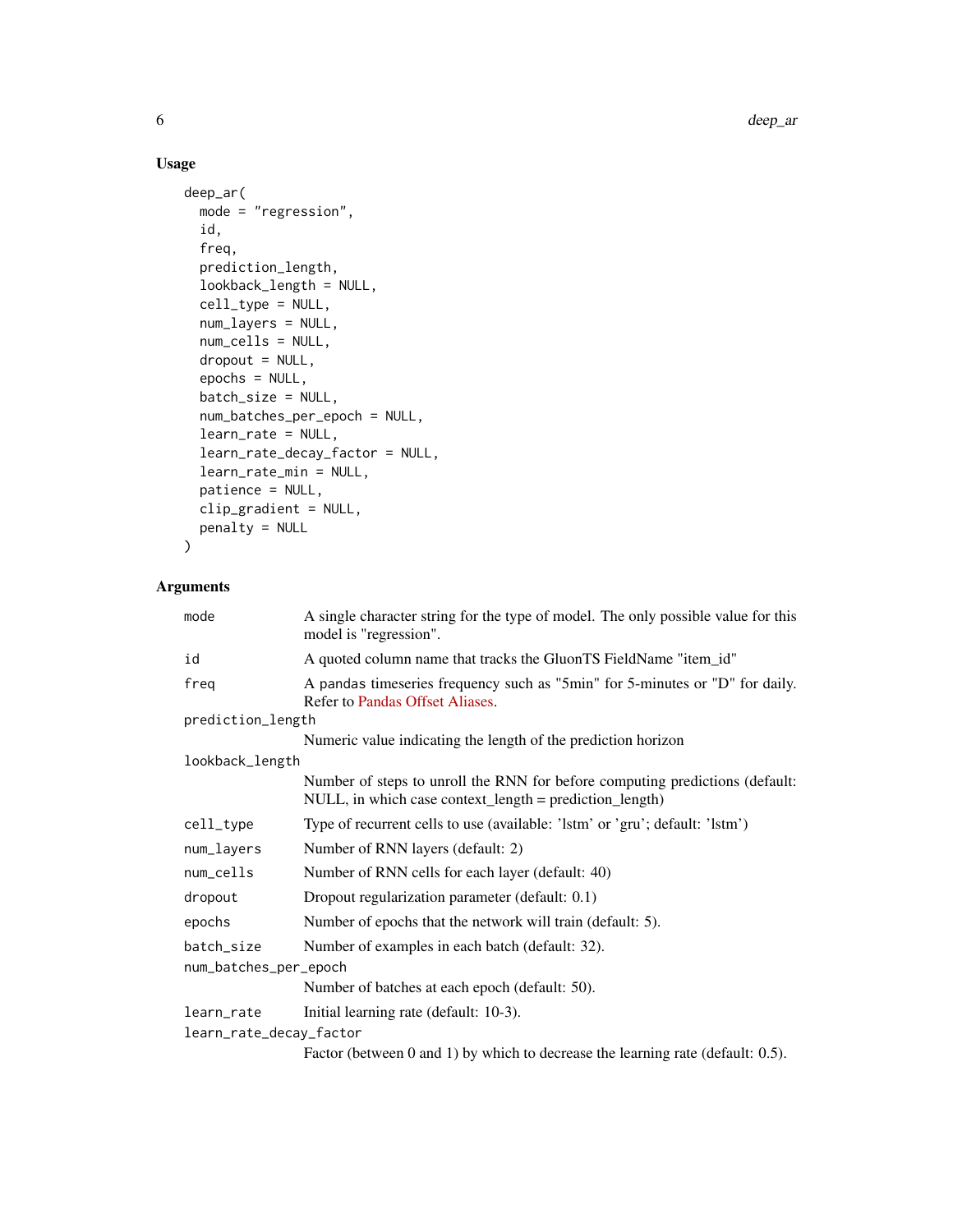#### deep\_ar 7

|               | learn_rate_min Lower bound for the learning rate (default: $5x10-5$ ).                                                                  |
|---------------|-----------------------------------------------------------------------------------------------------------------------------------------|
| patience      | The patience to observe before reducing the learning rate, nonnegative integer<br>(default: 10).                                        |
| clip_gradient | Maximum value of gradient. The gradient is clipped if it is too large (default:<br>10).                                                 |
| penaltv       | The weight decay (or L2 regularization) coefficient. Modifies objective by adding<br>a penalty for having large weights (default 10-8). |

#### Details

These arguments are converted to their specific names at the time that the model is fit. Other options and arguments can be set using set\_engine(). If left to their defaults here (see above), the values are taken from the underlying model functions. If parameters need to be modified, update() can be used in lieu of recreating the object from scratch.

The model can be created using the fit() function using the following engines:

• GluonTS DeepAR: "gluonts\_deepar" (the default)

#### Engine Details

The standardized parameter names in modeltime can be mapped to their original names in each engine:

| modeltime               | DeepAREstimator                        |
|-------------------------|----------------------------------------|
| id                      | NA.                                    |
| freq                    | freq                                   |
| prediction_length       | prediction_length                      |
| lookback_length         | $context_length (= prediction_length)$ |
| epochs                  | epochs $(5)$                           |
| batch size              | batch_size $(32)$                      |
| num_batches_per_epoch   | num_batches_per_epoch (50)             |
| learn rate              | learning rate $(0.001)$                |
| learn_rate_decay_factor | learning_rate_decay_factor (0.5)       |
| learn_rate_min          | minimum_learning_rate (5e-5)           |
| patience                | patience (10)                          |
| clip_gradient           | clip_gradient $(10)$                   |
| penalty                 | weight_decay $(1e-8)$                  |
| cell_type               | cell type ('lstm')                     |
| num_layers              | num layers $(2)$                       |
| num_cells               | $num$ _cells $(40)$                    |
| dropout                 | $\text{dropout}_\text{rate}(0.1)$      |

Other options can be set using set\_engine().

#### Engine

gluonts\_deepar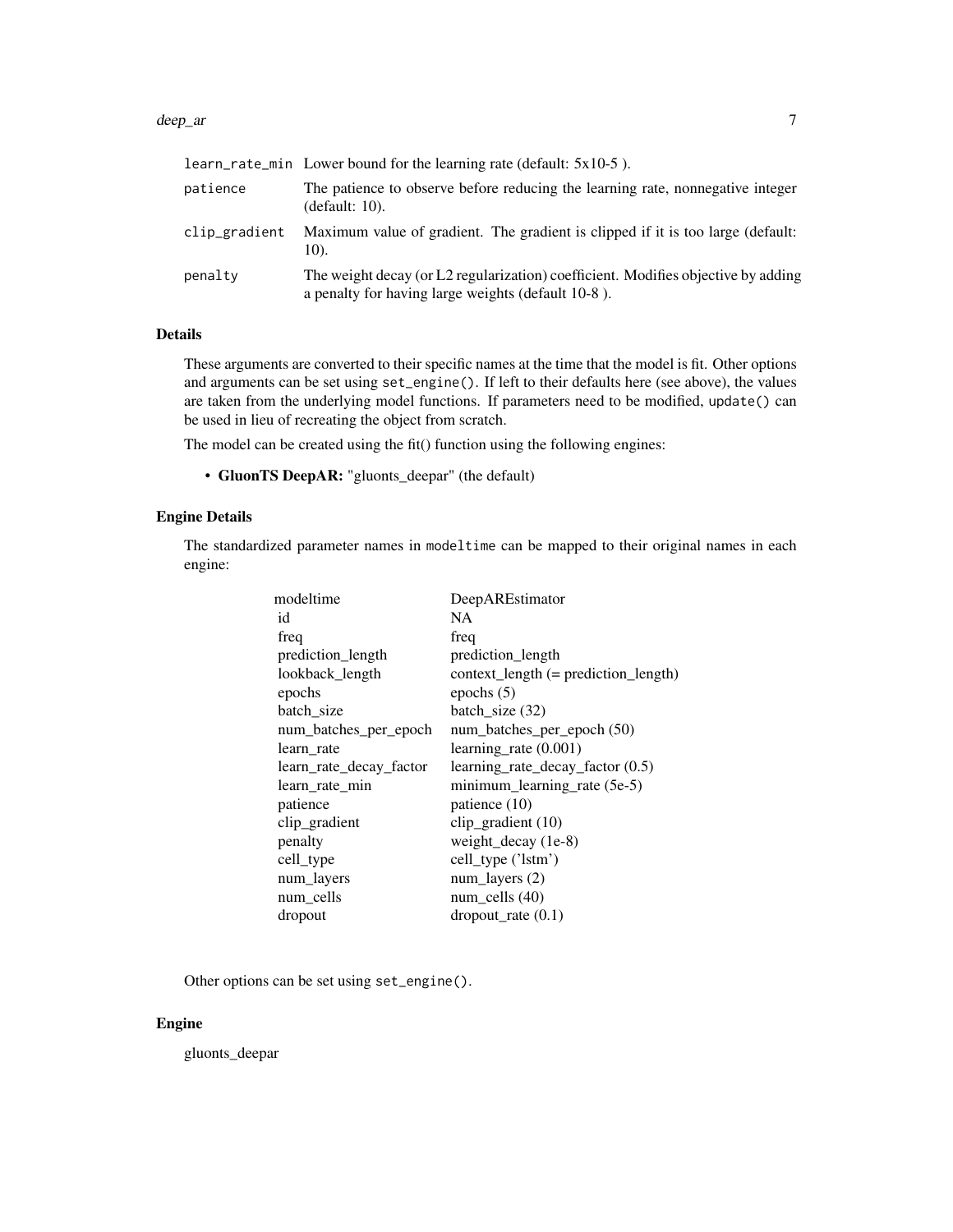<span id="page-7-0"></span>The engine uses gluonts.model.deepar.DeepAREstimator(). Default values that have been changed to prevent long-running computations:

• epochs = 5: GluonTS uses 100 by default.

#### *Required Parameters*

The gluonts implementation has several *Required Parameters*, which are user-defined.

*1. ID Variable (Required):*

An important difference between other parsnip models is that each time series (even single time series) must be uniquely identified by an ID variable.

- The ID feature must be of class character or factor.
- This ID feature is provided as a quoted expression during the model specification process (e.g. deep\_ar(id = "ID") assuming you have a column in your data named "ID").

#### *2. Frequency (Required):*

The GluonTS models use a Pandas Timestamp Frequency freq to generate features internally. Examples:

- freq = "5min" for timestamps that are 5-minutes apart
- freq = "D" for Daily Timestamps

The Pandas Timestamps are quite flexible. Refer to [Pandas Offset Aliases.](https://pandas.pydata.org/pandas-docs/stable/user_guide/timeseries.html#offset-aliases)

*3. Prediction Length (Required):*

Unlike other parsnip models, a prediction\_length is required during the model specification and fitting process.

#### Fit Details

The following features are REQUIRED to be available in the incoming data for the fitting process.

- Fit:  $fit(y \sim date + id, data)$ : Includes a target feature that is a function of a "date" and "id" feature. The ID feature must be pre-specified in the model\_specification.
- Predict: predict(model,new\_data) where new\_data contains both a column named "date" and "id".

#### ID Variable

An ID feature must be included in the recipe or formula fitting process. This assists with cataloging the time series inside GluonTS ListDataset. The column name must match the quoted feature name specified in the deep\_ar(id = "id") expects a column inside your data named "id".

#### Date and Date-Time Variable

It's a requirement to have a date or date-time variable as a predictor. The fit() interface accepts date and date-time features and handles them internally.

#### See Also

[fit.model\\_spec\(\)](#page-0-0), [set\\_engine\(\)](#page-0-0)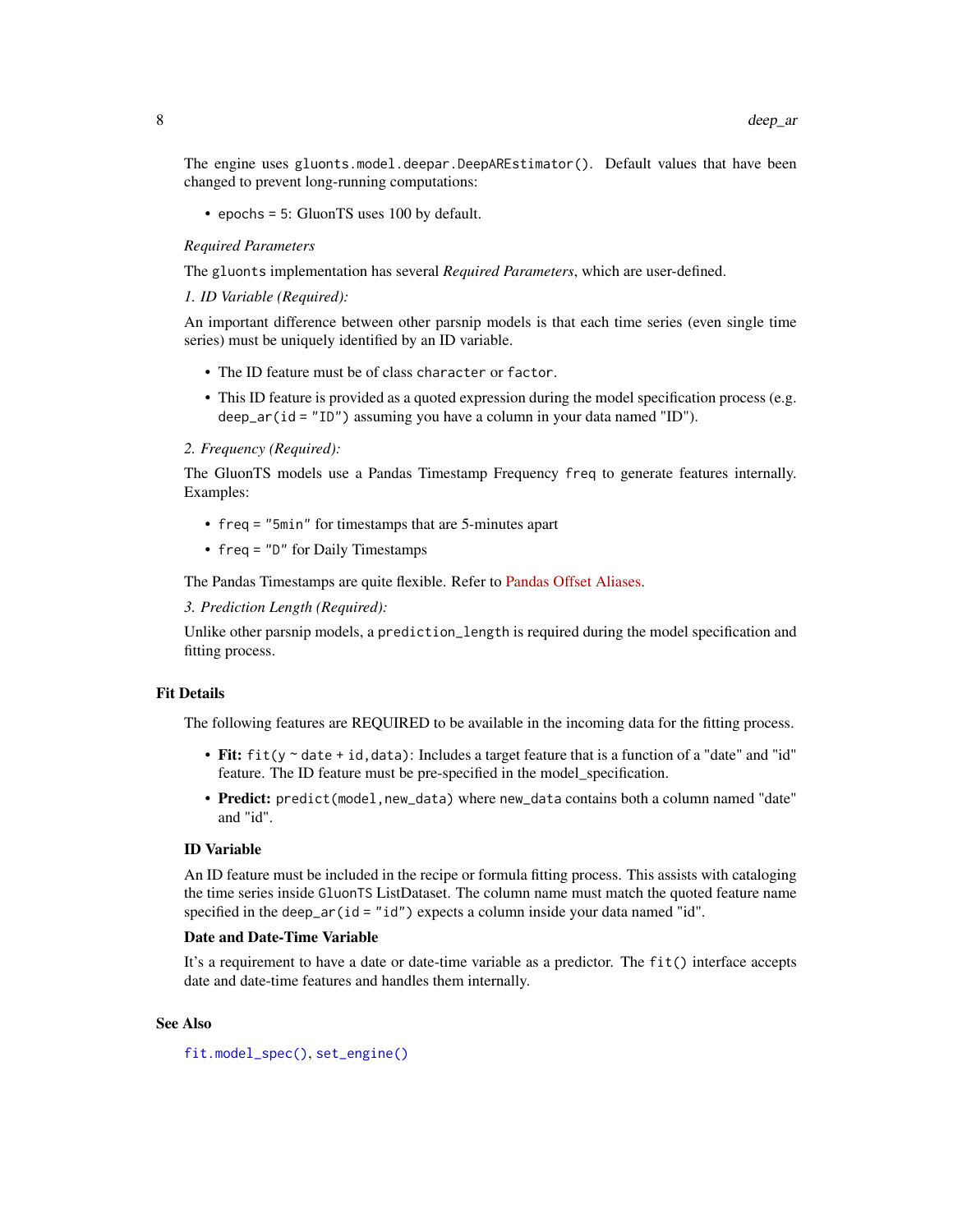#### <span id="page-8-0"></span>install\_gluonts 9

#### Examples

```
library(tidymodels)
library(tidyverse)
library(timetk)
# ---- MODEL SPEC ----
# - Important: Make sure *required* parameters are provided
model_spec <- deep_ar(
   # User Defined (Required) Parameters
   id = "id",freq = "M",
   prediction_length = 24,# Hyper Parameters
   epochs = 1,
   num_batches_per_epoch = 4
) %>%
   set_engine("gluonts_deepar")
model_spec
# ---- TRAINING ----
# Important: Make sure the date and id features are included as regressors
# and do NOT dummy the id feature.
model_fitted <- model_spec %>%
   fit(value \sim date + id, m750)
model_fitted
# ---- PREDICT ----
# - IMPORTANT: New Data must have id and date features
new_data <- tibble(
   id = factor("M750"),
   date = as.Date("2015-07-01")
\lambdapredict(model_fitted, new_data)
```
install\_gluonts *Install GluonTS*

#### Description

Installs GluonTS Probabilisitic Deep Learning Time Series Forecasting Software using reticulate::py\_install().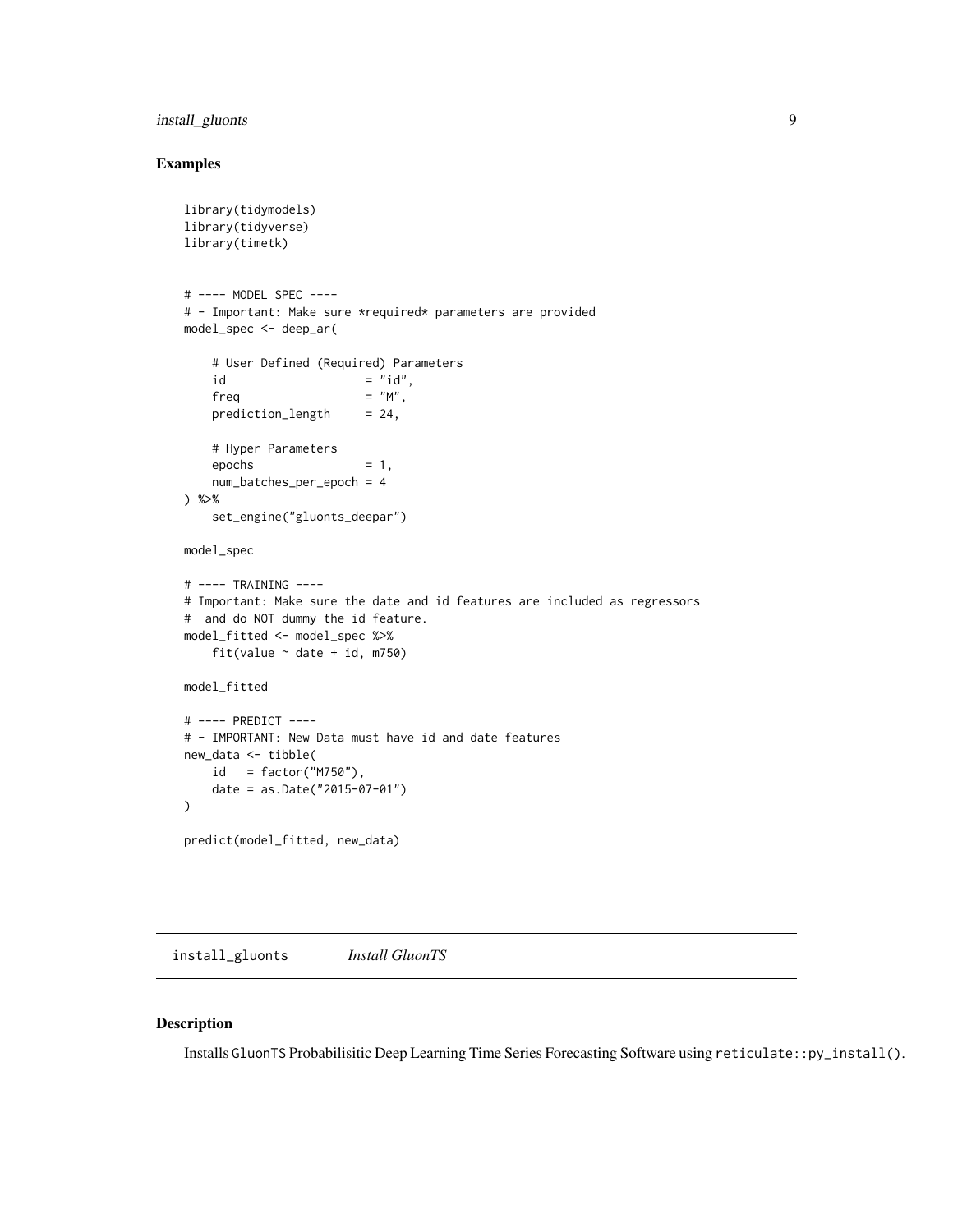- <span id="page-9-0"></span>• A Python Environment will be created named r-gluonts.
- The Modletime GluonTS R package will connect to the r-gluonts Python environment to use GluonTS

#### Usage

```
install_gluonts()
```
#### Examples

## Not run: install\_gluonts()

## End(Not run)

nbeats *General Interface for N-BEATS Time Series Models*

#### Description

nbeats() is a way to generate a *specification* of a N-BEATS model before fitting and allows the model to be created using different packages. Currently the only package is gluonts. There are 2 N-Beats implementations: (1) Standard N-Beats, and (2) Ensemble N-Beats.

#### Usage

```
nbeats(
  mode = "regression",
  id,
  freq,
  prediction_length,
  lookback_length = NULL,
  loss_function = NULL,
  bagging_size = NULL,
  num_stacks = NULL,
  num_blocks = NULL,
  epochs = NULL,batch_size = NULL,
  num_batches_per_epoch = NULL,
  learn_rate = NULL,
  learn_rate_decay_factor = NULL,
  learn_rate_min = NULL,
  patience = NULL,
 clip_gradient = NULL,
  penalty = NULL
)
```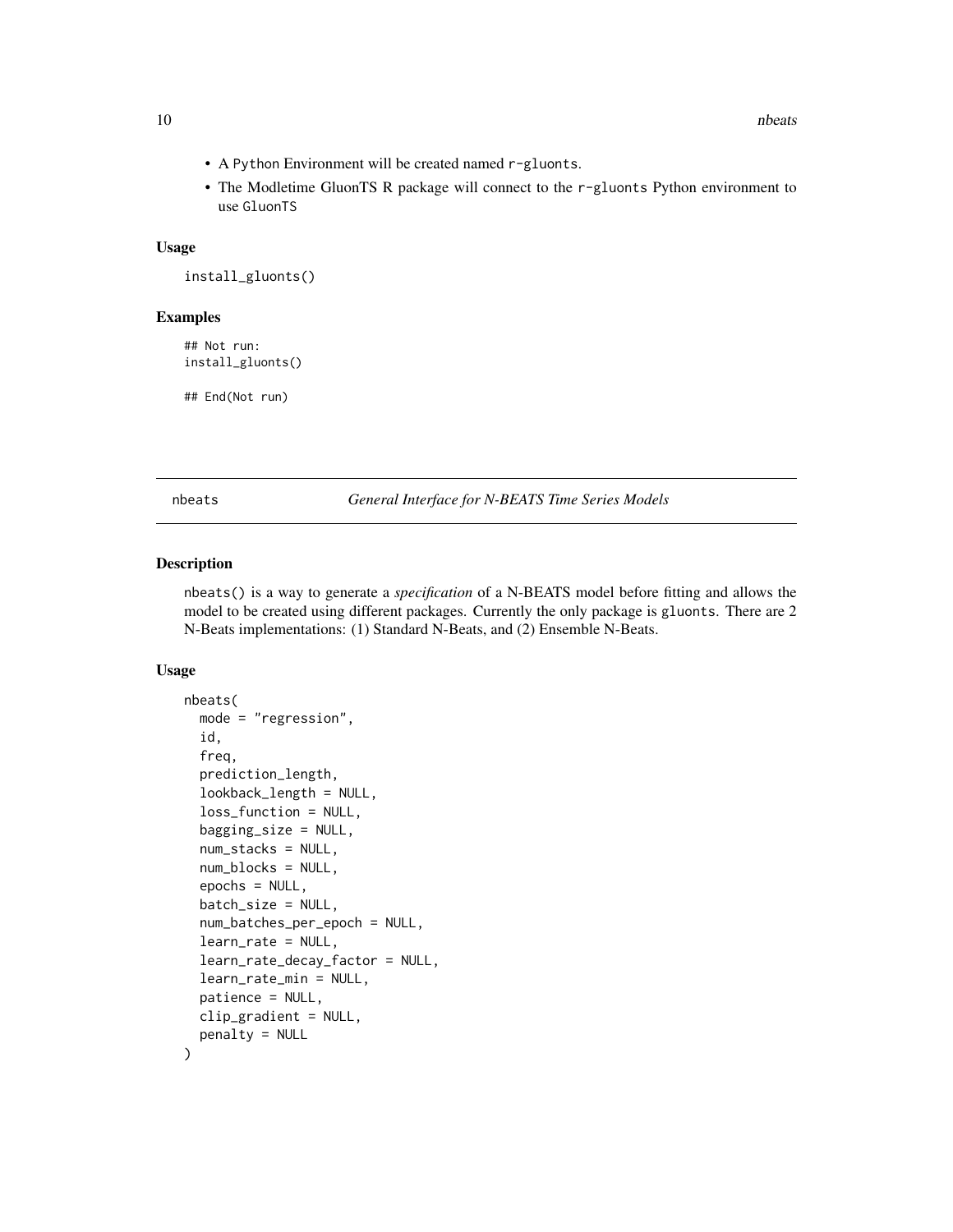#### nbeats and the set of the set of the set of the set of the set of the set of the set of the set of the set of the set of the set of the set of the set of the set of the set of the set of the set of the set of the set of th

#### Arguments

| mode                    | A single character string for the type of model. The only possible value for this<br>model is "regression".                                                                                                                                                    |
|-------------------------|----------------------------------------------------------------------------------------------------------------------------------------------------------------------------------------------------------------------------------------------------------------|
| id                      | A quoted column name that tracks the GluonTS FieldName "item_id"                                                                                                                                                                                               |
| freq                    | A pandas timeseries frequency such as "5min" for 5-minutes or "D" for daily.<br>Refer to Pandas Offset Aliases.                                                                                                                                                |
| prediction_length       |                                                                                                                                                                                                                                                                |
|                         | Numeric value indicating the length of the prediction horizon                                                                                                                                                                                                  |
| lookback_length         |                                                                                                                                                                                                                                                                |
|                         | Number of time units that condition the predictions Also known as 'lookback<br>period'. Default is 2 * prediction_length.                                                                                                                                      |
| loss_function           | The loss function (also known as metric) to use for training the network. Unlike<br>other models in GluonTS this network does not use a distribution. One of the<br>following: "sMAPE", "MASE" or "MAPE". The default value is "MAPE".                         |
| bagging_size            | (Applicable to Ensemble N-Beats). The number of models that share the param-<br>eter combination of 'context_length' and 'loss_function'. Each of these models<br>gets a different initialization random initialization. Default and recommended<br>value: 10. |
| num_stacks              | The number of stacks the network should contain. Default and recommended<br>value for generic mode: 30 Recommended value for interpretable mode: 2                                                                                                             |
| num_blocks              | The number of blocks per stack. A list of ints of length 1 or 'num_stacks'.<br>Default and recommended value for generic mode: 1. Recommended value for<br>interpretable mode: 3.                                                                              |
| epochs                  | Number of epochs that the network will train (default: 5).                                                                                                                                                                                                     |
| batch_size              | Number of examples in each batch (default: 32).                                                                                                                                                                                                                |
| num_batches_per_epoch   |                                                                                                                                                                                                                                                                |
|                         | Number of batches at each epoch (default: 50).                                                                                                                                                                                                                 |
| learn_rate              | Initial learning rate (default: 10-3).                                                                                                                                                                                                                         |
| learn_rate_decay_factor |                                                                                                                                                                                                                                                                |
|                         | Factor (between 0 and 1) by which to decrease the learning rate (default: 0.5).                                                                                                                                                                                |
|                         | learn_rate_min Lower bound for the learning rate (default: 5x10-5).                                                                                                                                                                                            |
| patience                | The patience to observe before reducing the learning rate, nonnegative integer<br>(default: $10$ ).                                                                                                                                                            |
| clip_gradient           | Maximum value of gradient. The gradient is clipped if it is too large (default:<br>10).                                                                                                                                                                        |
| penalty                 | The weight decay (or L2 regularization) coefficient. Modifies objective by adding<br>a penalty for having large weights (default 10-8).                                                                                                                        |

#### Details

These arguments are converted to their specific names at the time that the model is fit. Other options and arguments can be set using set\_engine(). If left to their defaults here (see above), the values are taken from the underlying model functions. If parameters need to be modified, update() can be used in lieu of recreating the object from scratch.

The model can be created using the fit() function using the following engines: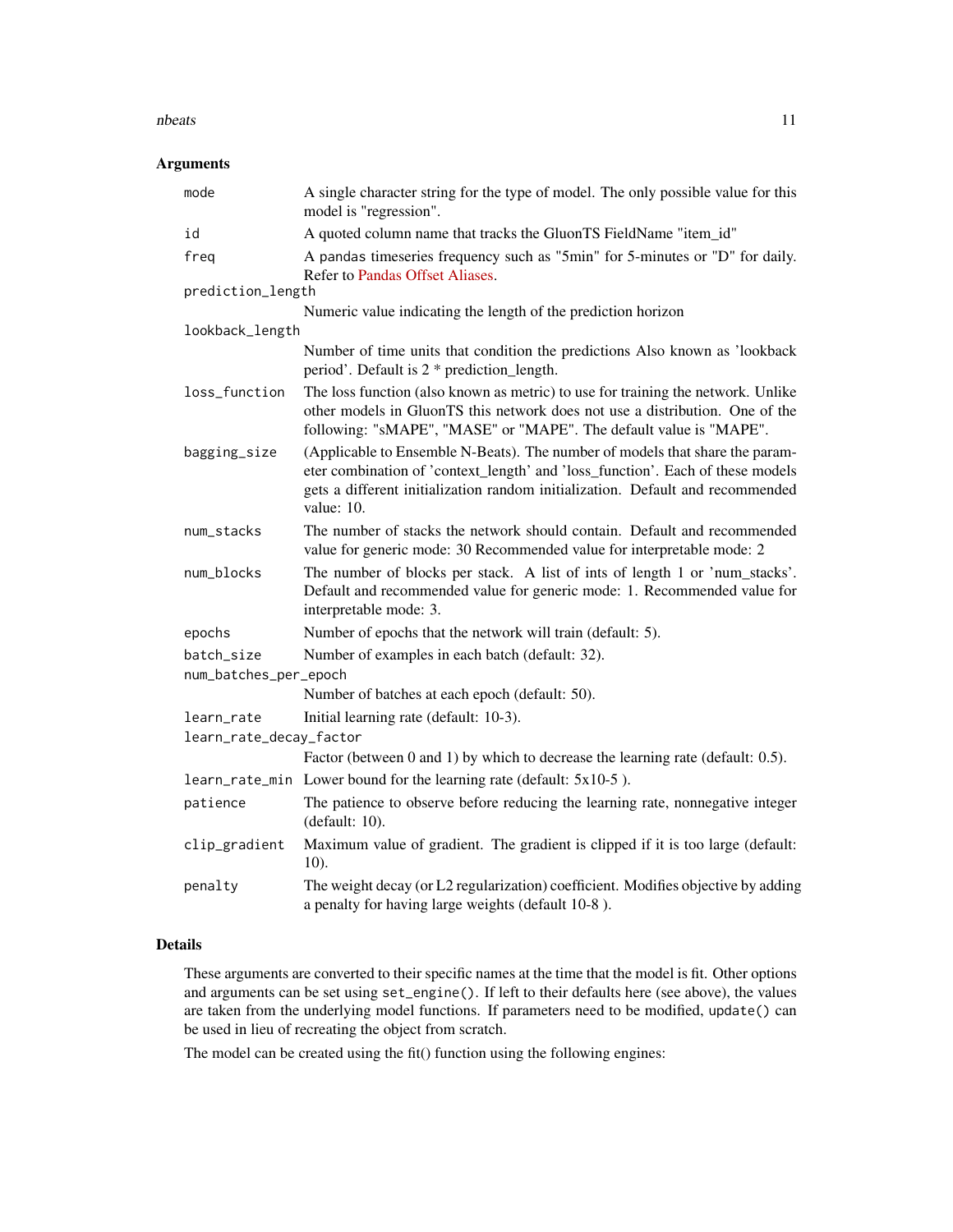12 nbeats and the set of the set of the set of the set of the set of the set of the set of the set of the set of the set of the set of the set of the set of the set of the set of the set of the set of the set of the set of

- GluonTS N-BEATS: "gluonts\_nbeats" (the default)
- GluonTS N-BEATS Ensemble: "gluonts\_nbeats\_ensemble"

#### Engine Details

The standardized parameter names in modeltime can be mapped to their original names in each engine:

| modeltime               | <b>NBEATSEstimator</b>                     | NBEATSEnsembleEstimator                               |
|-------------------------|--------------------------------------------|-------------------------------------------------------|
| id                      | ListDataset('item_id')                     | ListDataset('item_id')                                |
| freq                    | freq                                       | freq                                                  |
| prediction_length       | prediction_length                          | prediction_length                                     |
| lookback_length         | $context_length (= 2 x prediction_length)$ | meta_context_length (= prediction_length x $c(2,4)$ ) |
| bagging_size            | NA                                         | meta_bagging_size $(3)$                               |
| loss_function           | loss_function ('sMAPE')                    | meta_loss_function (list('sMAPE'))                    |
| num_stacks              | num_stacks $(30)$                          | num_stacks (30)                                       |
| num_blocks              | $num_blocks$ (list(1))                     | $num_blocks$ (list(1))                                |
| epochs                  | epochs $(5)$                               | epochs $(5)$                                          |
| batch_size              | batch_size $(32)$                          | batch_size $(32)$                                     |
| num_batches_per_epoch   | num_batches_per_epoch (50)                 | num_batches_per_epoch (50)                            |
| learn rate              | learning rate $(0.001)$                    | learning rate $(0.001)$                               |
| learn_rate_decay_factor | learning_rate_decay_factor (0.5)           | learning_rate_decay_factor (0.5)                      |
| learn rate min          | minimum_learning_rate (5e-5)               | minimum_learning_rate (5e-5)                          |
| patience                | patience $(10)$                            | patience $(10)$                                       |
| clip_gradient           | clip_gradient (10)                         | clip_gradient (10)                                    |
| penalty                 | weight_decay (1e-8)                        | weight_decay (1e-8)                                   |
|                         |                                            |                                                       |

Other options can be set using set\_engine().

#### Engine

#### gluonts\_nbeats

The engine uses gluonts.model.n\_beats.NBEATSEstimator(). Default values that have been changed to prevent long-running computations:

- epochs = 5: GluonTS uses 100 by default.
- loss\_function = 'sMAPE': GluonTS by default uses MAPE. MAPE can suffer from issues with small values.

#### *Required Parameters*

The gluonts\_nbeats implementation has several *Required Parameters*, which are user-defined.

#### *1. ID Variable (Required):*

An important difference between other parsnip models is that each time series (even single time series) must be uniquely identified by an ID variable.

• The ID feature must be of class character or factor.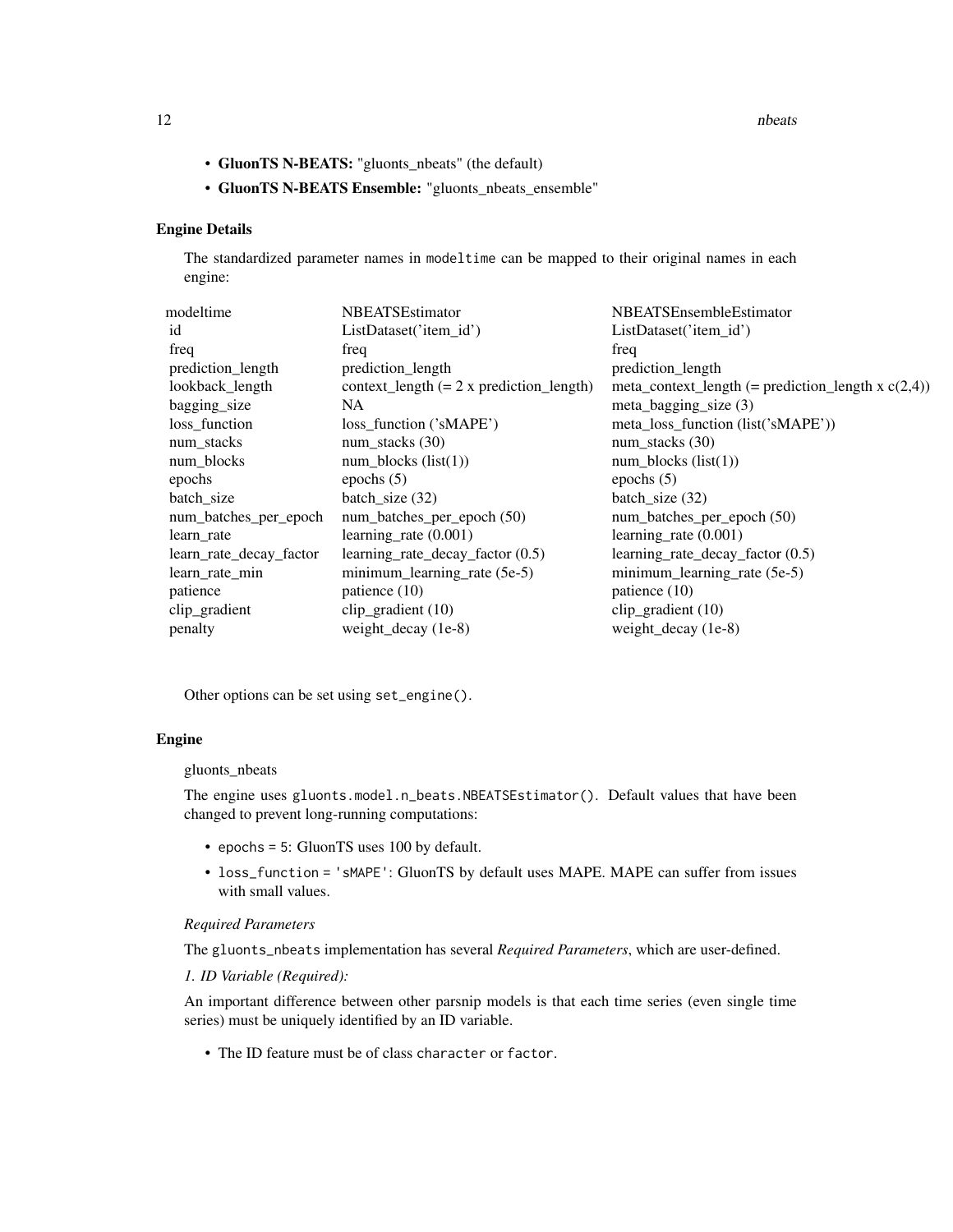#### nbeats and the set of the set of the set of the set of the set of the set of the set of the set of the set of the set of the set of the set of the set of the set of the set of the set of the set of the set of the set of th

• This ID feature is provided as a quoted expression during the model specification process (e.g. nbeats(id = "ID") assuming you have a column in your data named "ID").

#### *2. Frequency (Required):*

The GluonTS models use a Pandas Timestamp Frequency freq to generate features internally. Examples:

- freq = "5min" for timestamps that are 5-minutes apart
- freq = "D" for Daily Timestamps

The Pandas Timestamps are quite flexible. Refer to [Pandas Offset Aliases.](https://pandas.pydata.org/pandas-docs/stable/user_guide/timeseries.html#offset-aliases)

*3. Prediction Length (Required):*

Unlike other parsnip models, a prediction\_length is required during the model specification and fitting process.

gluonts\_nbeats\_ensemble

The engine uses gluonts.model.n\_beats.NBEATSEnsembleEstimator().

*Number of Models Created*

This model is very good, but can be expensive (long-running) due to the number of models that are being created. The number of models follows the formula:

length(lookback\_length) x length(loss\_function) x meta\_bagging\_size

The default values that have been changed from GluonTS implementation to prevent long-running computations:

- epochs = 5: GluonTS uses 100 by default.
- lookback\_length = prediction\_length  $\star$  c(2,4). GluonTS uses range of 2:7, which doubles the number of models created.
- bagging\_size = 3: Averages 5 like models together. GluonTS uses 10, which doubles the number of models created.
- loss\_function = 'sMAPE': GluonTS uses 3 meta\_loss\_function = list('sMAPE','MASE','MAPE'), which 3X's (triples) the number of models created.

The result is:  $2 \times 1 \times 3 = 6$  models. Each model will have 5 epochs by default.

#### *Required Parameters*

The gluonts\_nbeats\_ensemble implementation has several *Required Parameters*, which are userdefined.

#### *1. ID Variable (Required):*

An important difference between other parsnip models is that each time series (even single time series) must be uniquely identified by an ID variable.

- The ID feature must be of class character or factor.
- This ID feature is provided as a quoted expression during the model specification process (e.g. nbeats(id = "ID") assuming you have a column in your data named "ID").

#### *2. Frequency (Required):*

The GluonTS models use a Pandas Timestamp Frequency freq to generate features internally. Examples: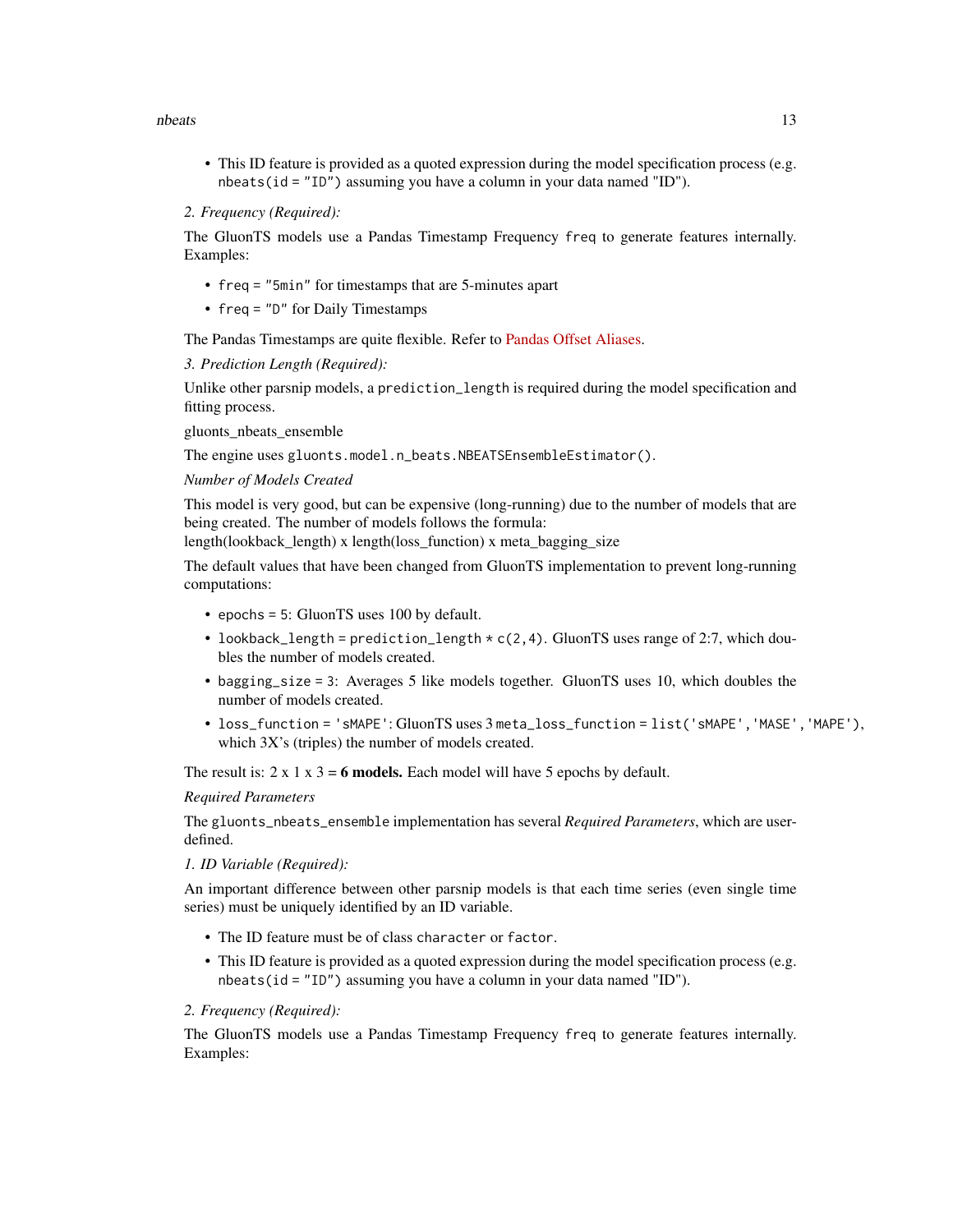- <span id="page-13-0"></span>• freq = "5min" for timestamps that are 5-minutes apart
- freq = "D" for Daily Timestamps

The Pandas Timestamps are quite flexible. Refer to [Pandas Offset Aliases.](https://pandas.pydata.org/pandas-docs/stable/user_guide/timeseries.html#offset-aliases)

*3. Prediction Length (Required):*

Unlike other parsnip models, a prediction\_length is required during the model specification and fitting process.

#### Fit Details

The following features are REQUIRED to be available in the incoming data for the fitting process.

- Fit:  $fit(y \sim date + id, data)$ : Includes a target feature that is a function of a "date" and "id" feature. The ID feature must be pre-specified in the model\_specification.
- Predict: predict(model,new\_data) where new\_data contains both a column named "date" and "id".

#### ID Variable

An ID feature must be included in the recipe or formula fitting process. This assists with cataloging the time series inside GluonTS ListDataset. The column name must match the quoted feature name specified in the nbeats( $id = "id")$  expects a column inside your data named "id".

#### Date and Date-Time Variable

It's a requirement to have a date or date-time variable as a predictor. The fit() interface accepts date and date-time features and handles them internally.

#### See Also

[fit.model\\_spec\(\)](#page-0-0), [set\\_engine\(\)](#page-0-0)

#### Examples

```
library(tidymodels)
library(tidyverse)
library(timetk)
```

```
# ---- MODEL SPEC ----
# - Important: Make sure *required* parameters are provided
model_spec <- nbeats(
```

```
# User Defined (Required) Parameters
  id = "id",freq = "M",
  prediction_length = 24,# Hyper Parameters
   \epsilon epochs = 1,
  num_batches_per_epoch = 4
) %>%
```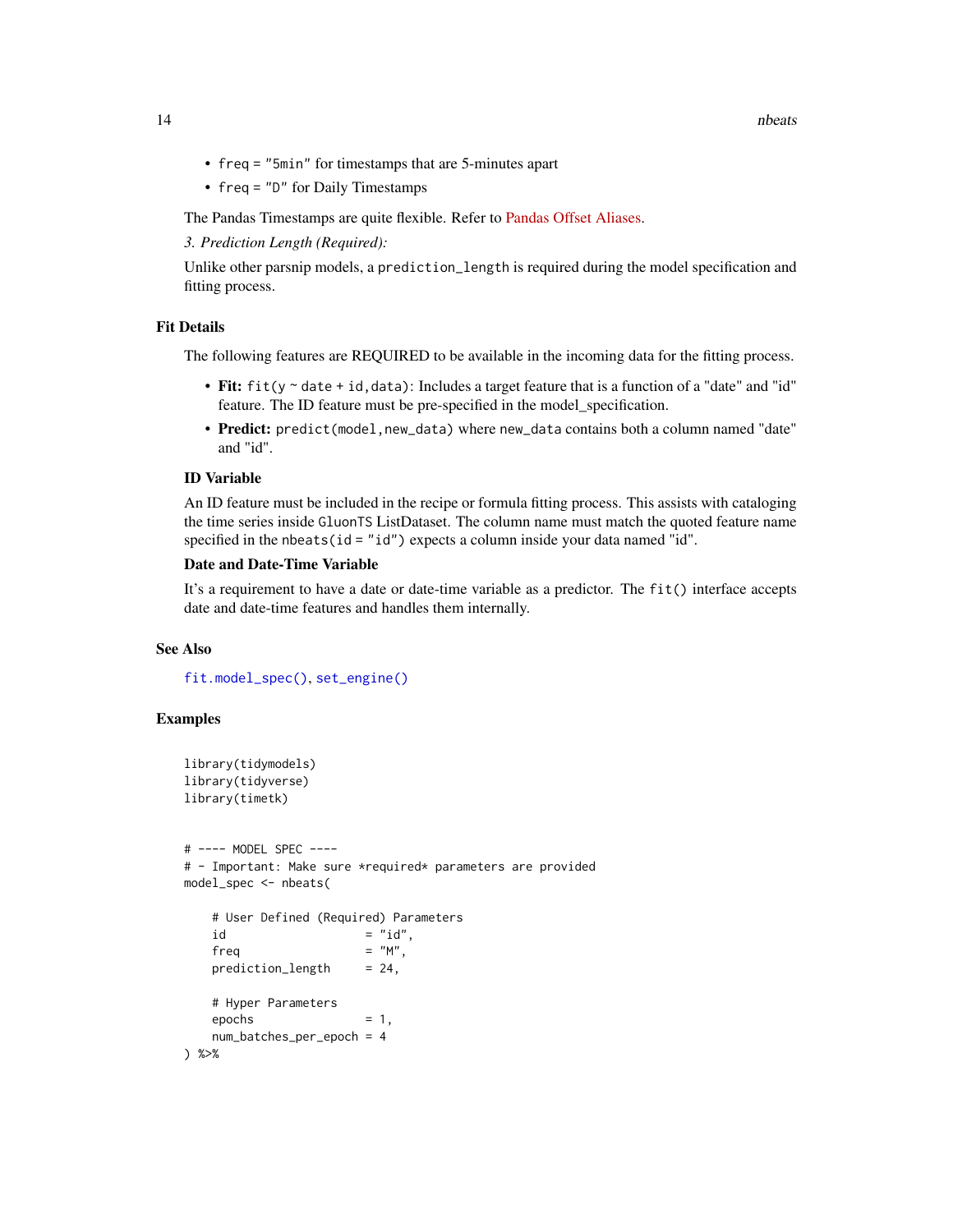```
set_engine("gluonts_nbeats")
model_spec
# ---- TRAINING ----
# Important: Make sure the date and id features are included as regressors
# and do NOT dummy the id feature.
model_fitted <- model_spec %>%
    fit(value \sim date + id, m750)
model_fitted
# ---- PREDICT ----
# - IMPORTANT: New Data must have id and date features
new_data <- tibble(
    id = factor("M750"),
   date = as.Date("2015-07-01")
)
predict(model_fitted, new_data)
```
nbeats\_ensemble\_fit\_impl

```
GluonTS N-BEATS ENSEMBLE Modeling Function (Bridge)
```
#### Description

GluonTS N-BEATS ENSEMBLE Modeling Function (Bridge)

#### Usage

```
nbeats_ensemble_fit_impl(
 x,
 y,
  freq,
 prediction_length,
  id,
  epochs = 5,
 batch_size = 32,num_batches_per_epoch = 50,
  learning_rate = 0.001,learning_rate_decay_factor = 0.5,
 patience = 10,
 minimum_learning_rate = 5e-05,
  clip_gradient = 10,
 weight_decay = 1e-08,
  init = "xavier",
```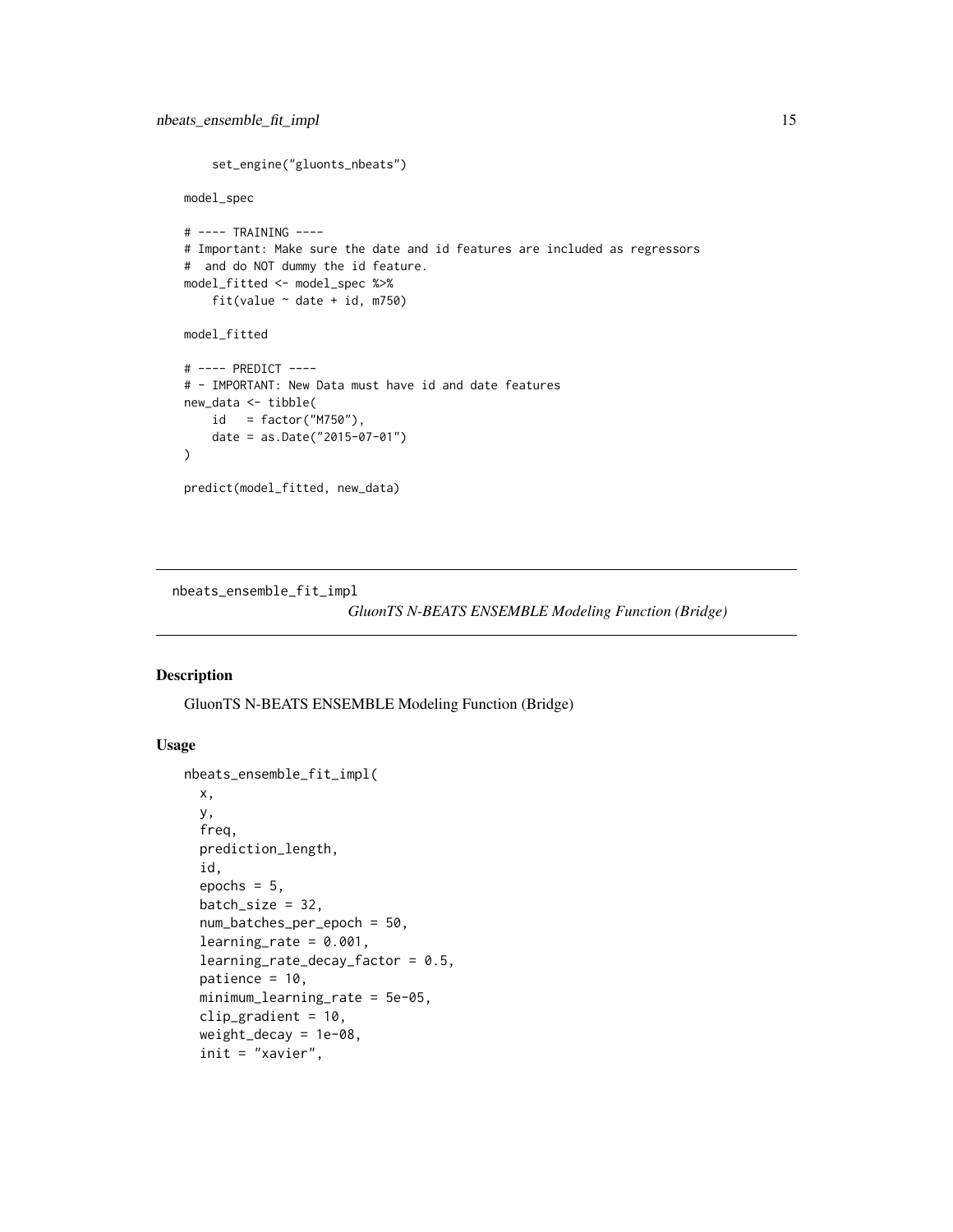```
ctx = NULL,hybridize = TRUE,
 meta_context_length = prediction_length \star c(2, 4),
 meta_loss_function = list("sMAPE"),
 meta_bagging_size = 3,
 num_stacks = 30,
 num_blocks = list(1),
 widths = list(512),
  sharing = list(FALSE),
 expansion_coefficient_lengths = list(32),
 stack_types = list("G")
\mathcal{L}
```

| x                          | A dataframe of xreg (exogenous regressors)                                                                                                                                                                                                                                                             |
|----------------------------|--------------------------------------------------------------------------------------------------------------------------------------------------------------------------------------------------------------------------------------------------------------------------------------------------------|
| У                          | A numeric vector of values to fit                                                                                                                                                                                                                                                                      |
| freq                       | A pandas timeseries frequency such as "5min" for 5-minutes or "D" for daily.<br>Refer to Pandas Offset Aliases.                                                                                                                                                                                        |
| prediction_length          |                                                                                                                                                                                                                                                                                                        |
|                            | Numeric value indicating the length of the prediction horizon                                                                                                                                                                                                                                          |
| id                         | A quoted column name that tracks the GluonTS FieldName "item_id"                                                                                                                                                                                                                                       |
| epochs                     | Number of epochs that the network will train (default: 5).                                                                                                                                                                                                                                             |
| batch_size                 | Number of examples in each batch (default: 32).                                                                                                                                                                                                                                                        |
| num_batches_per_epoch      |                                                                                                                                                                                                                                                                                                        |
|                            | Number of batches at each epoch (default: 50).                                                                                                                                                                                                                                                         |
| learning_rate              | Initial learning rate (default: 10-3).                                                                                                                                                                                                                                                                 |
| learning_rate_decay_factor |                                                                                                                                                                                                                                                                                                        |
|                            | Factor (between 0 and 1) by which to decrease the learning rate (default: 0.5).                                                                                                                                                                                                                        |
| patience                   | The patience to observe before reducing the learning rate, nonnegative integer<br>(default: 10).                                                                                                                                                                                                       |
| minimum_learning_rate      |                                                                                                                                                                                                                                                                                                        |
|                            | Lower bound for the learning rate (default: $5x10-5$ ).                                                                                                                                                                                                                                                |
| clip_gradient              | Maximum value of gradient. The gradient is clipped if it is too large (default:<br>$10$ ).                                                                                                                                                                                                             |
| weight_decay               | The weight decay (or L2 regularization) coefficient. Modifies objective by adding<br>a penalty for having large weights (default 10-8).                                                                                                                                                                |
| init                       | Initializer of the weights of the network (default: "xavier").                                                                                                                                                                                                                                         |
| ctx                        | The mxnet CPU/GPU context. Refer to using CPU/GPU in the mxnet documen-<br>tation. (default: NULL, uses CPU)                                                                                                                                                                                           |
| hybridize                  | Increases efficiency by using symbolic programming. (default: TRUE)                                                                                                                                                                                                                                    |
| meta_context_length        |                                                                                                                                                                                                                                                                                                        |
|                            | The different 'context_length' (also known as 'lookback period') to use for train-<br>ing the models. The 'context_length' is the number of time units that condi-<br>tion the predictions. Default and recommended value: list(multiplier * predic-<br>tion_length for multiplier in range $(2, 7)$ ) |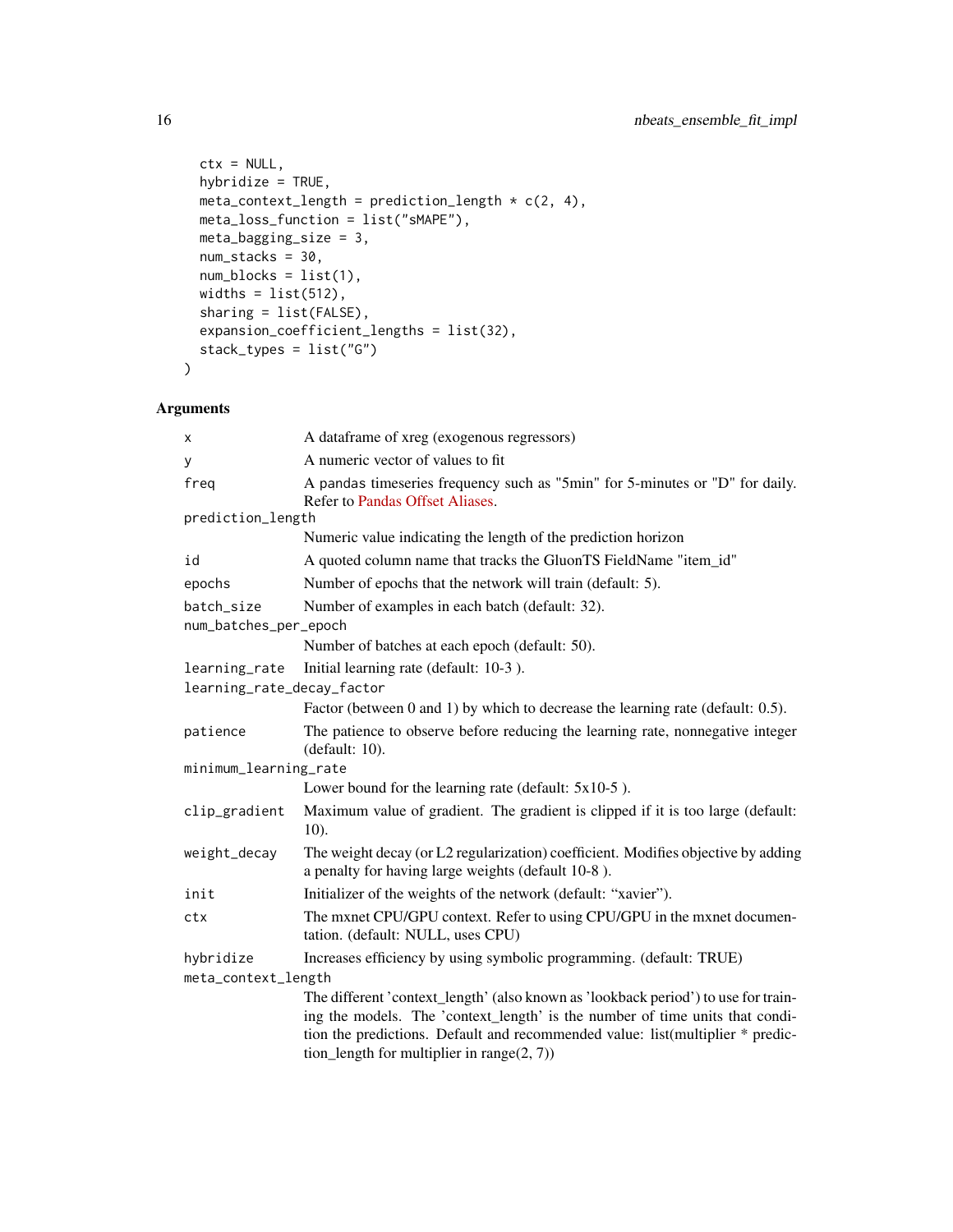<span id="page-16-0"></span>

| meta_loss_function            |                                                                                                                                                                                                                                                                                                                                                              |  |
|-------------------------------|--------------------------------------------------------------------------------------------------------------------------------------------------------------------------------------------------------------------------------------------------------------------------------------------------------------------------------------------------------------|--|
|                               | The different 'loss_function' (also known as metric) to use for training the mod-<br>els. Unlike other models in GluonTS this network does not use a distribution.<br>Default and recommended value: list("sMAPE", "MASE", "MAPE")                                                                                                                           |  |
| meta_bagging_size             |                                                                                                                                                                                                                                                                                                                                                              |  |
|                               | The number of models that share the parameter combination of 'context_length'<br>and 'loss_function'. Each of these models gets a different initialization random<br>initialization. Default (3). Recommended value: 10                                                                                                                                      |  |
| num_stacks                    | The number of stacks the network should contain. Default and recommended<br>value for generic mode: 30 Recommended value for interpretable mode: 2                                                                                                                                                                                                           |  |
| num_blocks                    | The number of blocks per stack. A list of ints of length 1 or 'num_stacks'.<br>Default and recommended value for generic mode: 1. Recommended value for<br>interpretable mode: 3.                                                                                                                                                                            |  |
| widths                        | Widths of the fully connected layers with ReLu activation in the blocks. A list<br>of ints of length 1 or 'num_stacks'. Default and recommended value for generic<br>mode: list(512) Recommended value for interpretable mode: list(256, 2048)                                                                                                               |  |
| sharing                       | Whether the weights are shared with the other blocks per stack. A list of ints<br>of length 1 or 'num_stacks'. Default and recommended value for generic mode:<br>list(FALSE) Recommended value for interpretable mode: list(TRUE)                                                                                                                           |  |
| expansion_coefficient_lengths |                                                                                                                                                                                                                                                                                                                                                              |  |
|                               | If the type is "G" (generic), then the length of the expansion coefficient. If type is<br>"T" (trend), then it corresponds to the degree of the polynomial. If the type is "S"<br>(seasonal) then its not used. A list of ints of length 1 or 'num_stacks'. Default<br>value for generic mode: list(32) Recommended value for interpretable mode:<br>list(3) |  |
| stack_types                   | One of the following values: "G" (generic), "S" (seasonal) or "T" (trend). A<br>list of strings of length 1 or 'num_stacks'. Default and recommended value for<br>generic mode: list("G") Recommended value for interpretable mode: list("T","S")                                                                                                            |  |

#### Details

The total number of models used is: meta\_context\_length x meta\_loss\_function x meta\_bagging\_size

nbeats\_ensemble\_predict\_impl

*Bridge prediction Function for N-BEATS ENSEMBLE Models*

#### Description

Bridge prediction Function for N-BEATS ENSEMBLE Models

#### Usage

nbeats\_ensemble\_predict\_impl(object, new\_data)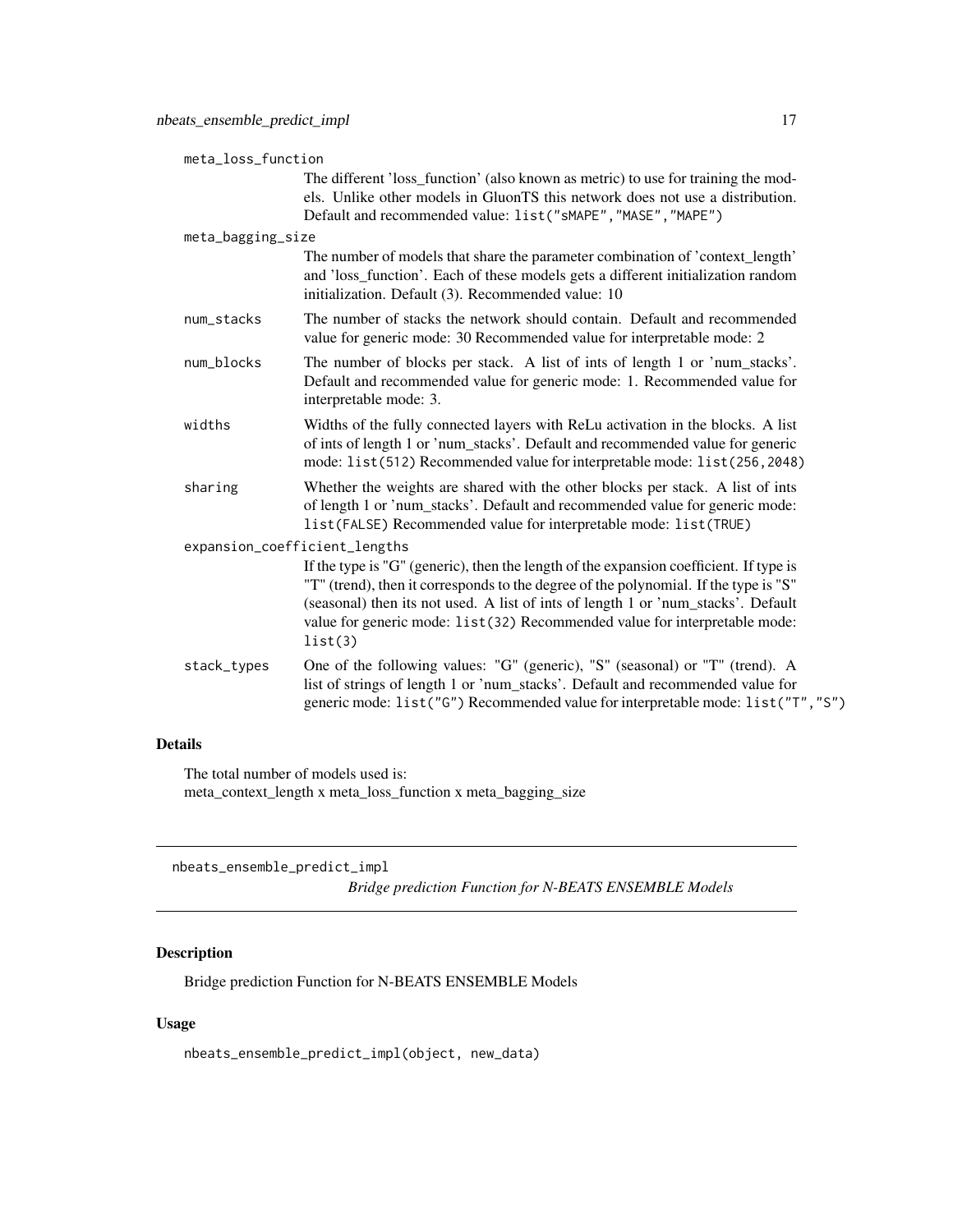#### <span id="page-17-0"></span>Arguments

| object   | An object of class model_fit                     |
|----------|--------------------------------------------------|
| new_data | A rectangular data object, such as a data frame. |

nbeats\_fit\_impl *GluonTS N-BEATS Modeling Function (Bridge)*

#### Description

GluonTS N-BEATS Modeling Function (Bridge)

#### Usage

```
nbeats_fit_impl(
 x,
  y,
  freq,
  prediction_length,
  id,
  epochs = 5,
  batch_size = 32,num_batches_per_epoch = 50,
  learning_rate = 0.001,learning_rate_decay_factor = 0.5,
  patience = 10,
  minimum_learning_rate = 5e-05,
  clip_gradient = 10,
  weight_decay = 1e-08,
  init = "xavier",
  ctx = NULL,hybridize = TRUE,
  context_length = NULL,
  loss_function = "sMAPE",
  num_stacks = 30,
  num\_blocks = list(1),
 widths = list(512),
  sharing = list(FALSE),
  expansion_coefficient_lengths = list(32),
  stack_types = list("G")
)
```

| X        | A dataframe of xreg (exogenous regressors) |
|----------|--------------------------------------------|
| <b>V</b> | A numeric vector of values to fit          |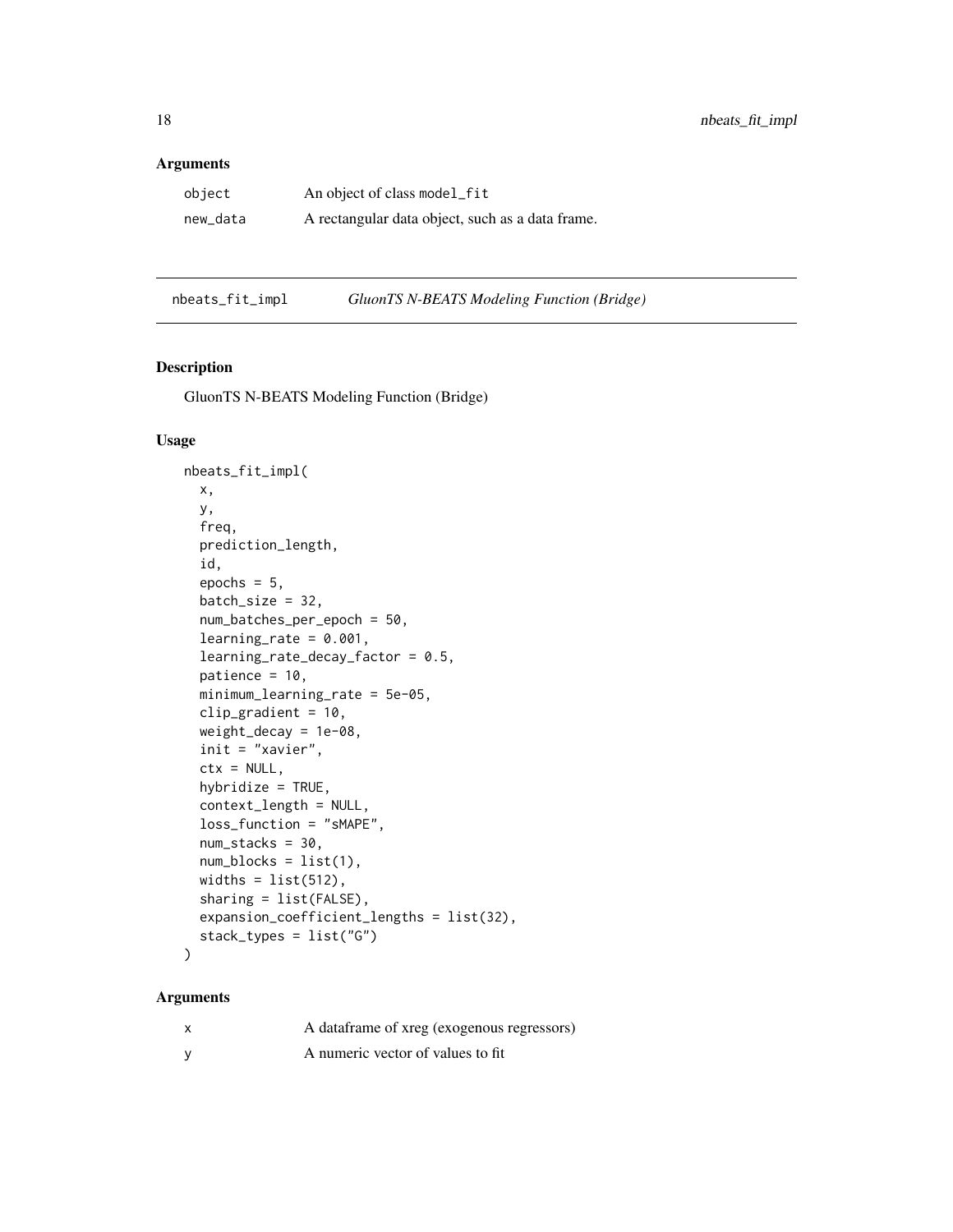| freq                          | A pandas timeseries frequency such as "5min" for 5-minutes or "D" for daily.<br>Refer to Pandas Offset Aliases.                                                                                                                                |  |
|-------------------------------|------------------------------------------------------------------------------------------------------------------------------------------------------------------------------------------------------------------------------------------------|--|
| prediction_length             |                                                                                                                                                                                                                                                |  |
|                               | Numeric value indicating the length of the prediction horizon                                                                                                                                                                                  |  |
| id                            | A quoted column name that tracks the GluonTS FieldName "item_id"                                                                                                                                                                               |  |
| epochs                        | Number of epochs that the network will train (default: 5).                                                                                                                                                                                     |  |
| batch_size                    | Number of examples in each batch (default: 32).                                                                                                                                                                                                |  |
| num_batches_per_epoch         |                                                                                                                                                                                                                                                |  |
|                               | Number of batches at each epoch (default: 50).                                                                                                                                                                                                 |  |
| learning_rate                 | Initial learning rate (default: 10-3).                                                                                                                                                                                                         |  |
| learning_rate_decay_factor    |                                                                                                                                                                                                                                                |  |
|                               | Factor (between 0 and 1) by which to decrease the learning rate (default: 0.5).                                                                                                                                                                |  |
| patience                      | The patience to observe before reducing the learning rate, nonnegative integer<br>(default: 10).                                                                                                                                               |  |
| minimum_learning_rate         |                                                                                                                                                                                                                                                |  |
|                               | Lower bound for the learning rate (default: $5x10-5$ ).                                                                                                                                                                                        |  |
| clip_gradient                 | Maximum value of gradient. The gradient is clipped if it is too large (default:<br>$10$ ).                                                                                                                                                     |  |
| weight_decay                  | The weight decay (or L2 regularization) coefficient. Modifies objective by adding<br>a penalty for having large weights (default 10-8).                                                                                                        |  |
| init                          | Initializer of the weights of the network (default: "xavier").                                                                                                                                                                                 |  |
| ctx                           | The mxnet CPU/GPU context. Refer to using CPU/GPU in the mxnet documen-<br>tation. (default: NULL, uses CPU)                                                                                                                                   |  |
| hybridize                     | Increases efficiency by using symbolic programming. (default: TRUE)                                                                                                                                                                            |  |
| context_length                | Number of time units that condition the predictions Also known as 'lookback<br>period'. Default is 2 * prediction_length                                                                                                                       |  |
| loss_function                 | The loss function (also known as metric) to use for training the network. Unlike<br>other models in GluonTS this network does not use a distribution. One of the<br>following: "sMAPE", "MASE" or "MAPE". The default value is "MAPE".         |  |
| num_stacks                    | The number of stacks the network should contain. Default and recommended<br>value for generic mode: 30 Recommended value for interpretable mode: 2                                                                                             |  |
| num_blocks                    | The number of blocks per stack. A list of ints of length 1 or 'num_stacks'.<br>Default and recommended value for generic mode: 1. Recommended value for<br>interpretable mode: 3.                                                              |  |
| widths                        | Widths of the fully connected layers with ReLu activation in the blocks. A list<br>of ints of length 1 or 'num_stacks'. Default and recommended value for generic<br>mode: list(512) Recommended value for interpretable mode: list(256, 2048) |  |
| sharing                       | Whether the weights are shared with the other blocks per stack. A list of ints<br>of length 1 or 'num_stacks'. Default and recommended value for generic mode:<br>list(FALSE) Recommended value for interpretable mode: list(TRUE)             |  |
| expansion_coefficient_lengths |                                                                                                                                                                                                                                                |  |
|                               | If the type is "G" (generic), then the length of the expansion coefficient. If type is<br>"T" (trend), then it corresponds to the degree of the polynomial. If the type is "S"                                                                 |  |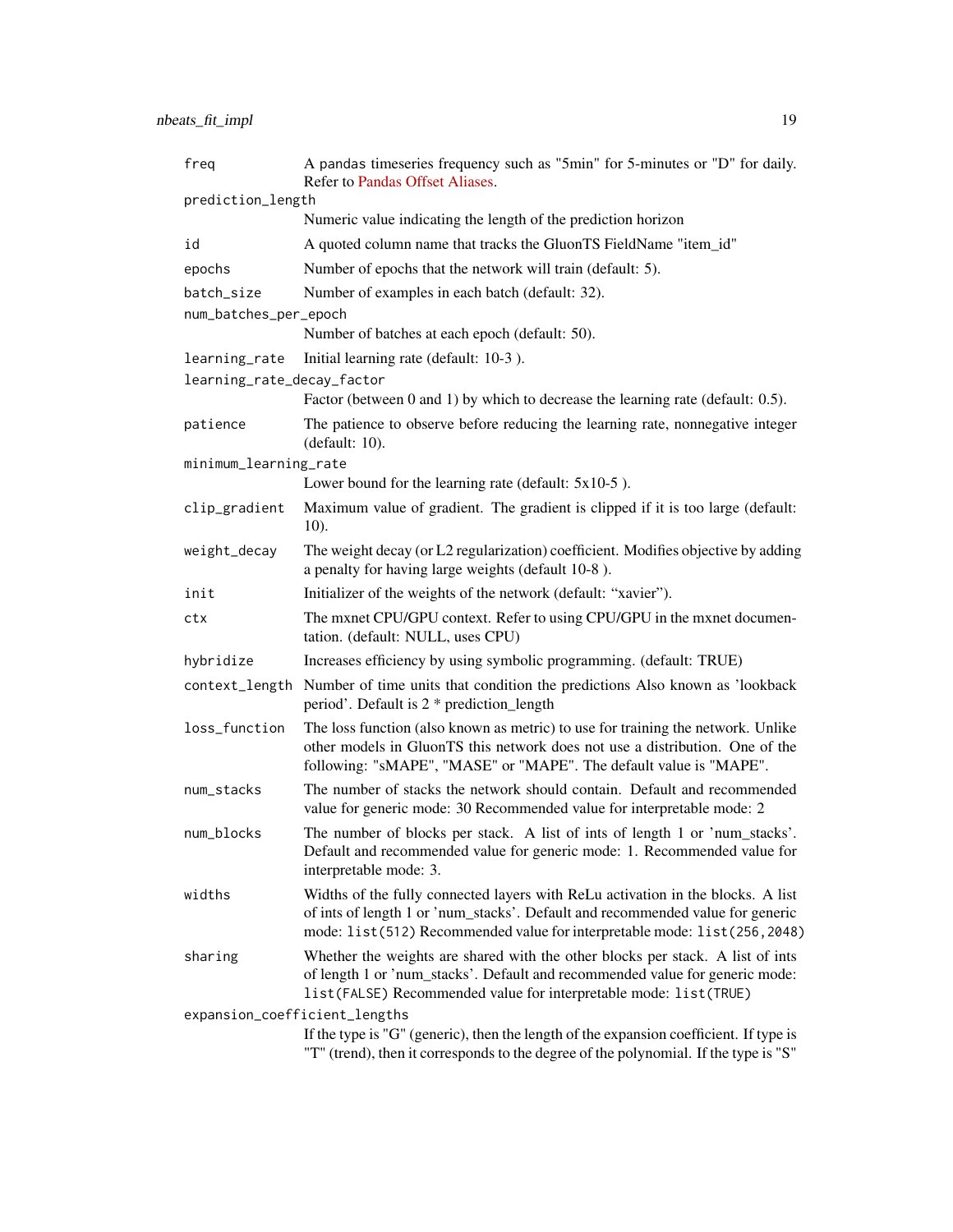<span id="page-19-0"></span>

|             | (seasonal) then its not used. A list of ints of length 1 or 'num stacks'. Default<br>value for generic mode: list(32) Recommended value for interpretable mode:<br>list(3)                                                                        |
|-------------|---------------------------------------------------------------------------------------------------------------------------------------------------------------------------------------------------------------------------------------------------|
| stack_types | One of the following values: "G" (generic), "S" (seasonal) or "T" (trend). A<br>list of strings of length 1 or 'num_stacks'. Default and recommended value for<br>generic mode: list("G") Recommended value for interpretable mode: list("T","S") |

nbeats\_predict\_impl *Bridge prediction Function for N-BEATS Models*

#### Description

Bridge prediction Function for N-BEATS Models

#### Usage

nbeats\_predict\_impl(object, new\_data)

#### Arguments

| object   | An object of class model_fit                     |
|----------|--------------------------------------------------|
| new_data | A rectangular data object, such as a data frame. |

save\_gluonts\_model *Saving and Loading GluonTS Models*

#### Description

GluonTS models require a special storage process that saves / loads the recipe used to recreate a model to / from a directory that the user defines.

#### Usage

```
save_gluonts_model(object, path, overwrite = FALSE)
```

```
load_gluonts_model(path)
```

| object    | A fitted model object                                                               |  |
|-----------|-------------------------------------------------------------------------------------|--|
| path      | A directory to store the GluonTS model files                                        |  |
| overwrite | Whether or not to allow overwriting a GluonTS model's directory. Default:<br>FALSE. |  |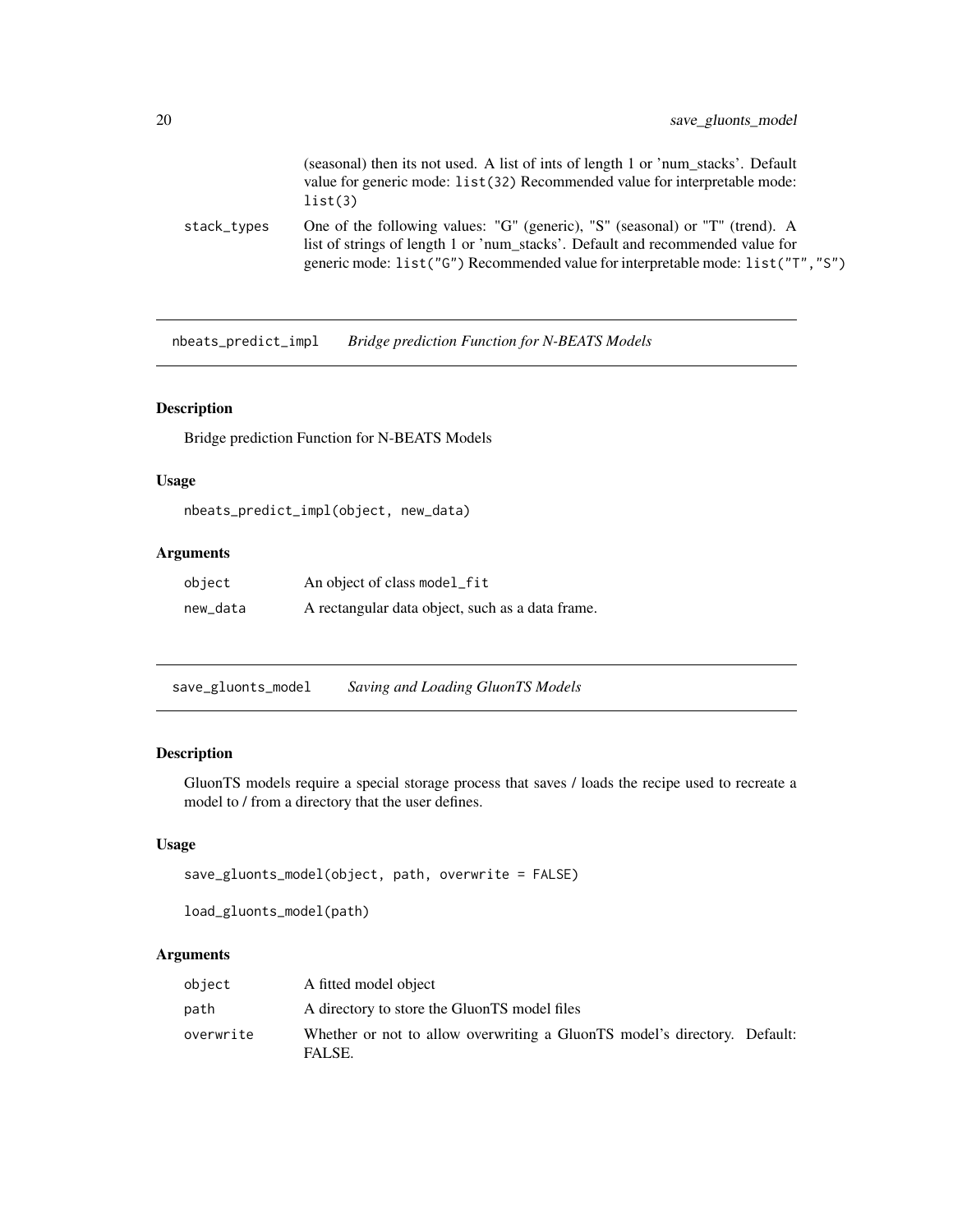#### <span id="page-20-0"></span>Examples

```
## Not run:
library(tidymodels)
library(tidyverse)
library(timetk)
model_fit <- nbeats(
   # User Defined (Required) Parameters
   id = "id",freq = "M",<br>prediction_length = 24,
   prediction_length
   # Hyper Parameters
   \epsilon = 1,
   num_batches_per_epoch = 4
) %>%
   set_engine("gluonts_nbeats") %>%
   fit(value \sim date + id, m750)
# Saves the related files needed to recreate the model
model_fit %>% save_gluonts_model(path = "/dir_nbeats_model/")
# Loads the model
load_gluonts_model(path = "/dir_nbeats_model/")
```
## End(Not run)

to\_gluon\_list\_dataset *Convert a data frame to a GluonTS ListDataset*

#### Description

A ListDataset is the format required by GluonTS. This function simplifies creating a GluonTS List-Dataset.

#### Usage

```
to_gluon_list_dataset(data, date_var, value_var, id_var = NULL, freq = "D")
```

| data      | A data.frame                                                  |
|-----------|---------------------------------------------------------------|
| date_var  | The date column (Timestamps)                                  |
| value_var | The value column (Target)                                     |
| id_var    | The Time Series ID column for tracking time series in GluonTS |
| freg      | the Pandas Timestamp Frequency.                               |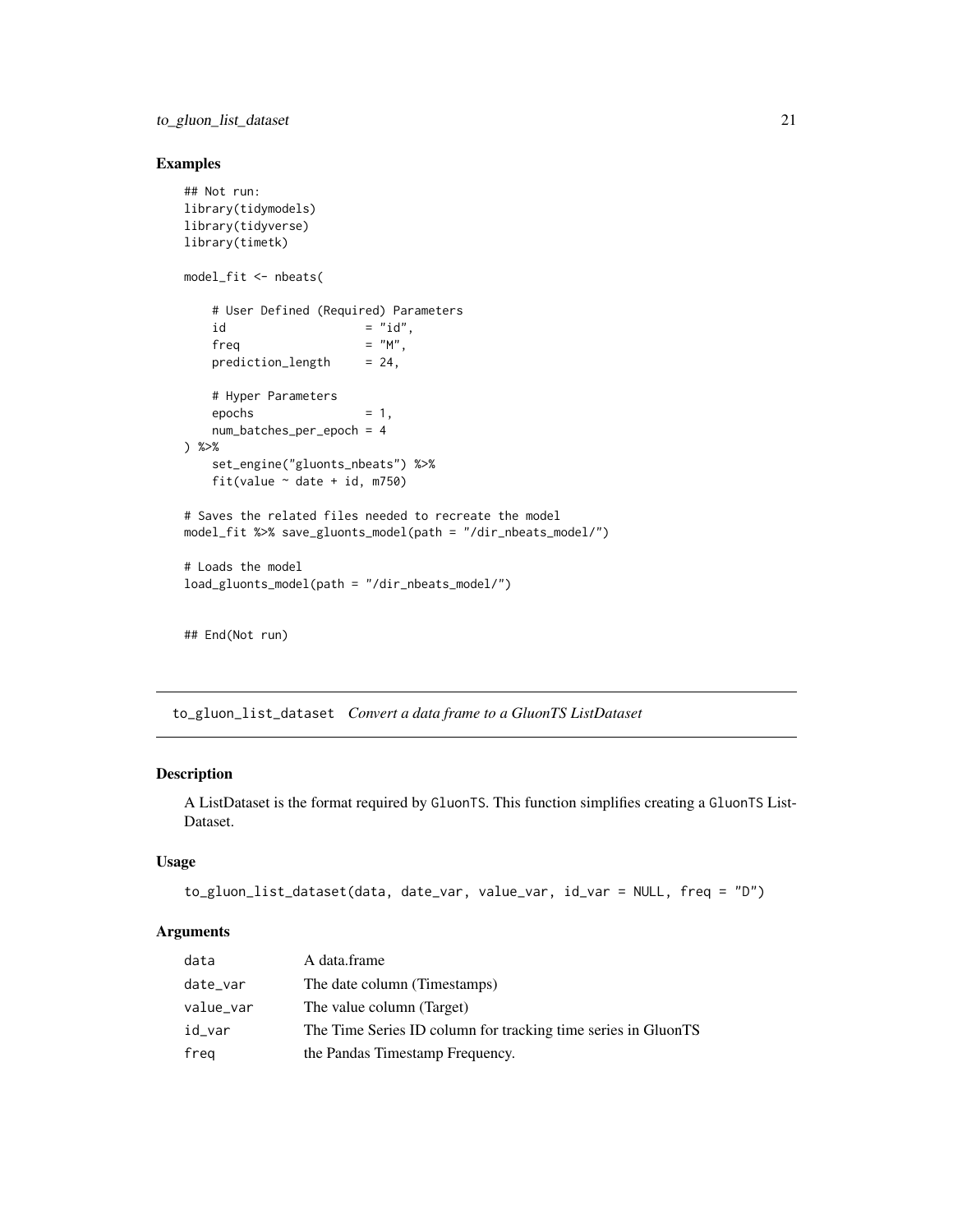#### Examples

```
library(timetk)
m4_daily %>%
   to_gluon_list_dataset(
       date_var = date,
       value_var = value,
        id\_var = id,
        freq = "D"\, \,
```